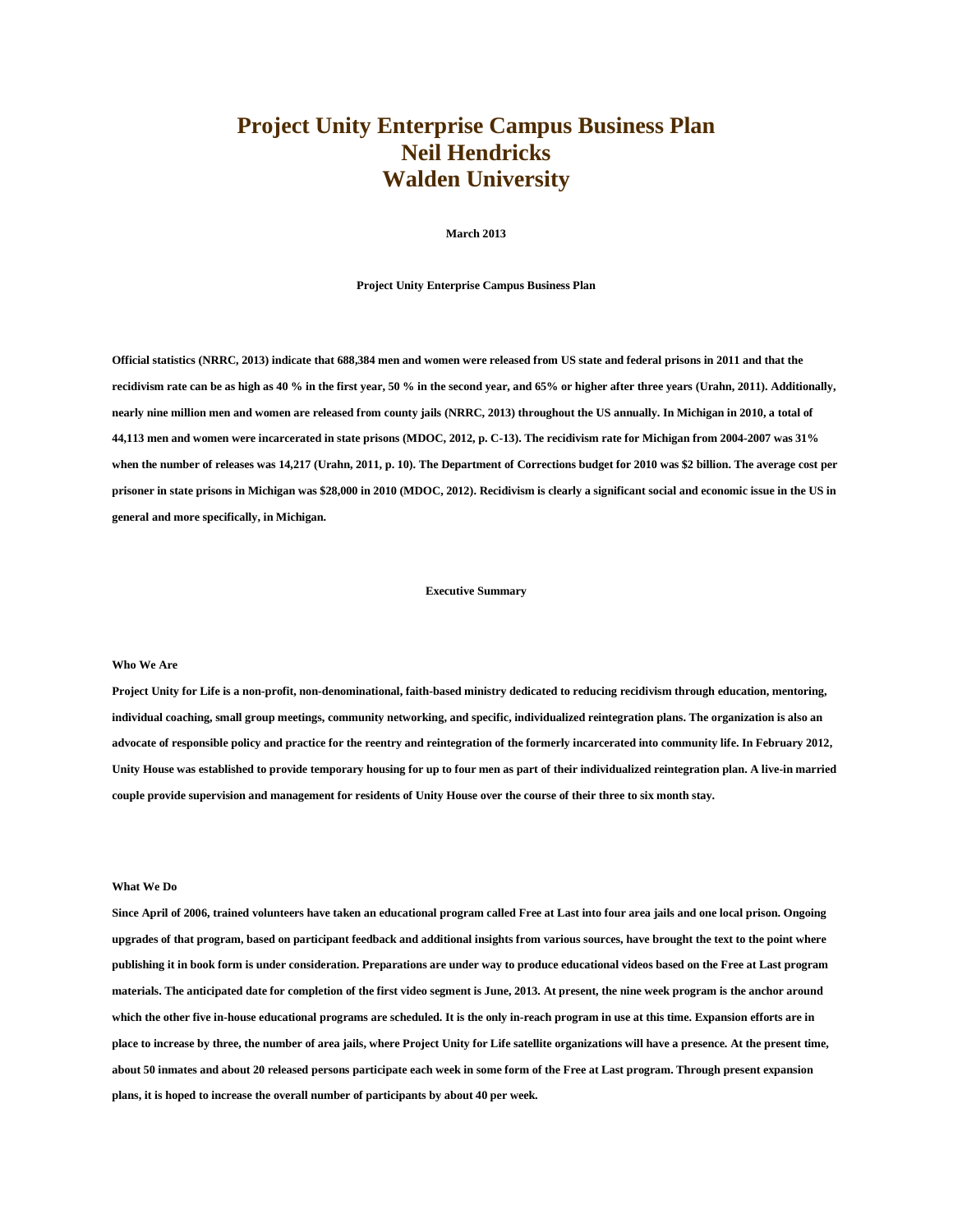#### **The Business Idea**

**Four things have had a profound impact on the thinking of the Project Unity for Life Board of Directors and its Advisory Council recently. First, once recently released men are living at Unity House, they then have the address and phone number required when they apply for support services and/or work. Even then, employment is extremely difficult to acquire, especially meaningful and rewarding work. Secondly, the pool of available grant dollars is diminishing and increased competition exists for those funds (Northsky, 2013). Thirdly, a new paradigm for the organization was presented, considered, and welcomed. That paradigm, in five parts asks, What if we (a) employed rather than simply helped participants find work, (b) housed rather than just helped participants find housing, (c) gave funding to service and charitable organizations rather than sought funding from them, (d) were the entrepreneur rather than solely the trainer, and (e) were making money instead of taking money?**

**In response to these questions and in alignment with several of the long-term goals of Project Unity, which include (a) having a larger impact on reducing recidivism, (b) improving the lives of program participants, and (c) having the means for self-sufficiency as an organization, Project Unity for Life is moving forward with the development of a long-term reintegration project called the Project Unity Enterprise Campus. The deep idea is to develop profit centers that do triple duty; (a) provide housing and meaningful, paid work for men returning to the community from incarceration, for up to two years, (b) through the implementation of individualized reintegration plans based on the, needs, desires, interests, and capacities of the participant, deliver opportunities to them for (i) emotional, spiritual, and physical healing, (ii) intellectual and spiritual growth and emotional maturation, (iii) education and skill development, (iv) recreational activities, and (v) community service, and (c) to generate sustainable income to the participants, the Enterprise Campus, and Project Unity for Life, through agricultural, horticultural, service, and other enterprise possibilities.**

## **Unique Aspects of this Business Plan**

**As far as Project Unity for Life has been able to determine, there are no other reintegration programs or projects in Michigan that approach the type, scope, or depth of what is being proposed in this business plan. The want is to support participants in their desire to improve their lives, make a living [perhaps through developing their own entrepreneurial enterprise], and in the process, generate adequate income to sustain the Enterprise Campus and to empower it to make in-kind and monetary donations to other charitable organizations. In addition to work, the plan is for participants to provide volunteer services to individuals, organizations, and communities in response to the idea of restorative justice. Another unique aspect of this project is that given the right conditions, it could become a significant employer of persons other than those who were formerly incarcerated; part-time, seasonally, and permanent fulltime. The idea is for the Enterprise Campus to become a contributor to, rather than a drag on, the local economy.**

**Organizational Description**

**The Project Unity Enterprise Campus will be organized under Project Unity for Life, an IRS authorized 501(c)3 organization. Two complimentary boards will provide guidance for the campus. An Oversight Board, meeting monthly and having fiduciary responsibility for the**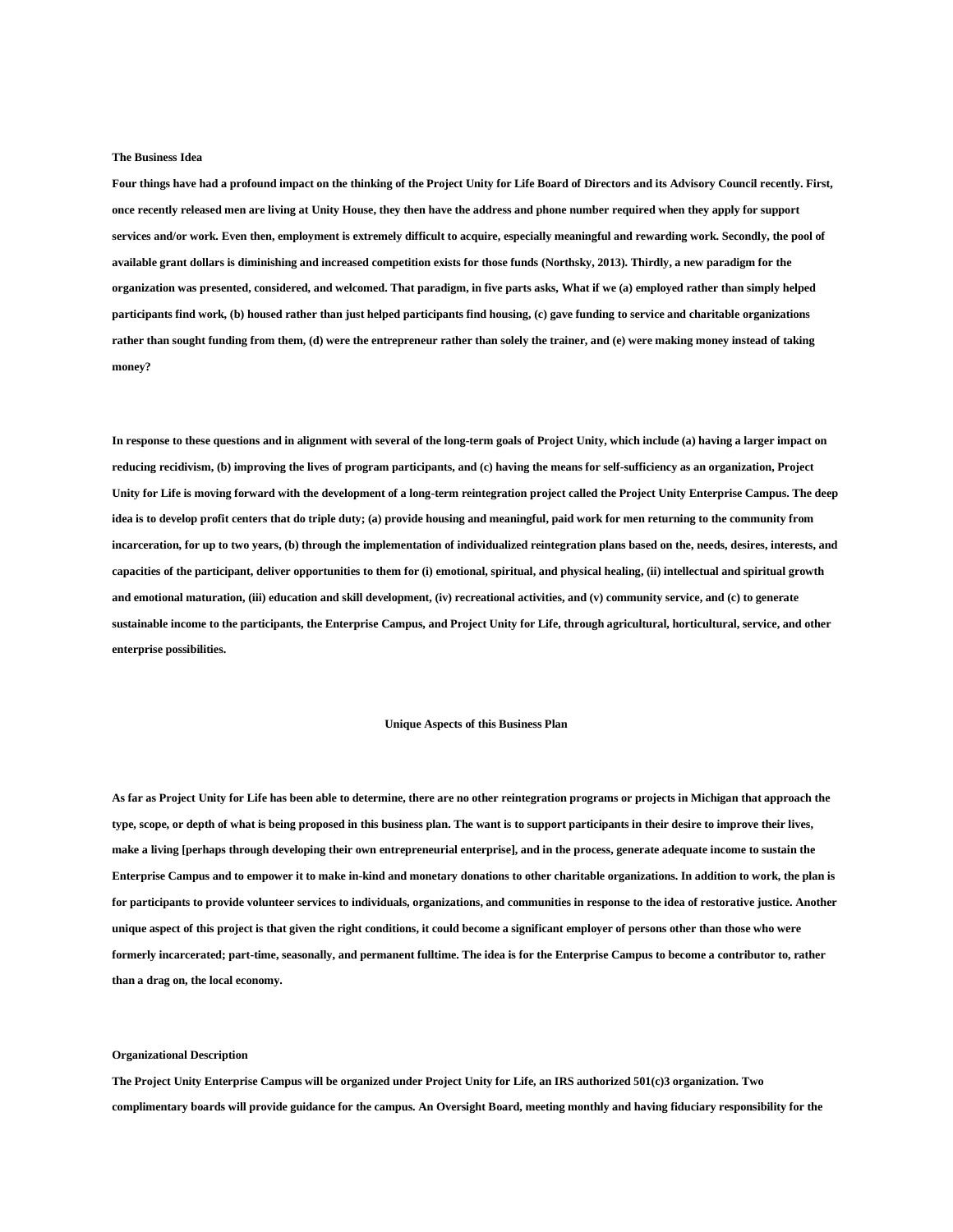**Enterprise Campus, will consist of at least one Project Unity for Life Board member, legal counsel, two to three local community members [preferably one each from the private, public, and faith sectors], and the Enterprise Campus Manager (CM) and the Program Development Specialist (PDS). Ancillary to the Oversight Board is an Advisory Board which meets quarterly. This board is comprised of persons from the following agencies and organizations: the local Soil Conservation District, an entrepreneurial and/or enterprise specialist, Michigan State University Extension, Agricultural, and/or Horticulture departments, Central Michigan University or other teacher college, Northwest Michigan College (or similar) Culinary school, and one or more technical schools or universities, such as Ferris University.**

**Supplementary to the two boards is the Community Liaison who coordinates with and reports to both boards on seasonal and special events, daily activities, and interfaces with the Department of Corrections, legislators, the local judiciary, and Department of Corrections (DoC). This person acts as an advocate for the Enterprise Campus and is the official point of contact between it and the larger community.**

#### **Business Concepts**

**One of the foundational business concept is that of filling a portion of the growing market within local communities for fresh, locally, and organically produced food (Pennybacker, 2006). A second business concept is to provide products and services needed or wanted within the local and broader community at competitive prices. A third, perhaps less prominent business concept is that through employment and education of formerly incarcerated persons, the climate for business is improved at the micro level. Meaningful employment is a proven factor in reducing crime and by extension, improves community safety, security, and stability, reduces the demand for taxpayer supported services, and increases the opportunity for family reunification, especially for children to be in relationship with their fathers. Children who have positive relationships with their fathers (Brott, 1999) are less prone to be involved in a plethora of troublesome behaviors.**

**Therefore, through its efforts, the Enterprise Campus proposes to address the high rate of recidivism, a significant social and economic problem in this country. Marketing products and services through multiple enterprises populated primarily by men who have been released or paroled from prison is one approach to alleviating this problem. Enterprise Campus participants will likely be more employable and be readily accepted back into their families and/or communities and therefore be less likely to recidivate in some way (Bahr, Harris, Fisher, & Harker Armstrong, 2010).**

#### **Market Descriptions**

**As identified in the previous section, there are several markets being addressed via this business plan. The first is the market for fresh and wholesome food, grown or raised organically under sustainable conditions (NSAC, 2012). Another market exists for locally produced materials, such as well-crafted hand tools and art objects. This market extends to other useful items, such as cedar strip canoes, porch swings, and picnic tables (SBT, 2013). For example, there is a local craftsman who employs several people producing replacement wood panels for automotive applications, even building whole car bodies.**

**An emerging market exists for the construction of Tiny Homes and park model homes (TH, 2013). An ongoing market exists for the repair and**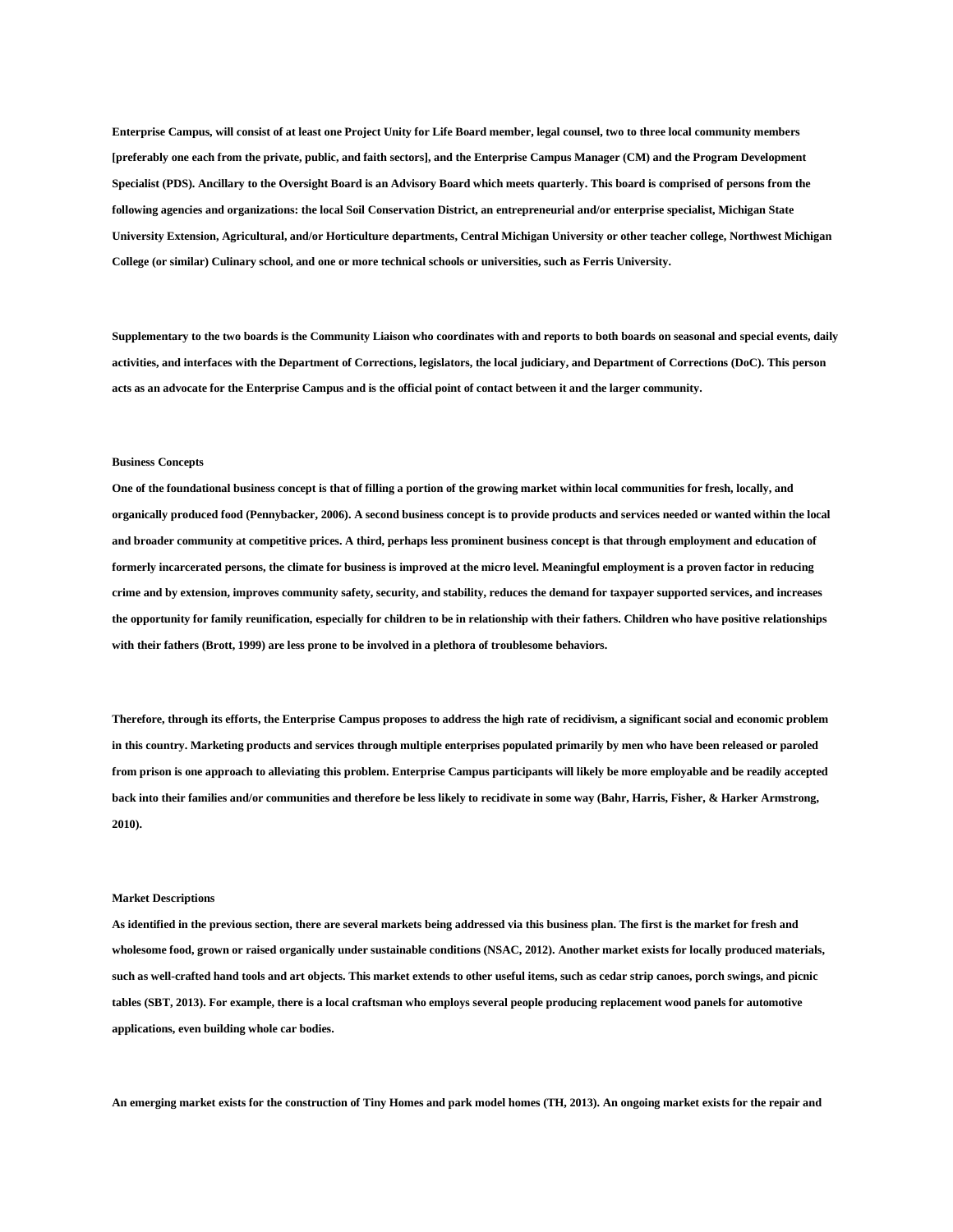**maintenance of small and large equipment of all descriptions. Seasonal catering continues to enjoy an admirable market in the local area. A quick Google search shows 10 local catering companies. Affordable locations for wedding receptions for groups larger than 150 are in demand. There is also a burgeoning market for hand-crafted baked goods, especially those made from heirloom grains and other natural and organically grown, pesticide free ingredients. There are at least six bakeries in the area that meet that criteria.**

## **Competitive Advantages**

**The Enterprise Campus expects to enjoy a significant competitive advantage over other singularly focused business enterprises via its broadspectrum approach to providing high quality products and services. The expectation is to meet the training challenge through application of proven curriculum techniques including (a) collaborative planning through mentoring, (b) jointly setting high, yet achievable, expectations and goals, (c) providing appropriate exposure and practice opportunities, and (d) giving important feedback and significant encouragement (MSUM, 2012).**

**Labor and capital costs may be kept low due to the type of program being offered. Because the men are in training and their room and board are provided gratis, their living expenses are at a minimum. It is anticipated that a good portion of off campus inputs, such as garbage, waste paper, leaves, and grass clippings will be obtained at little or no cost. When processing, transportation, and long-term storage costs are minimized or removed from the overhead operating costs, even when prices are held slightly below local market retail, the profit margin will be greater than that of our competitors.**

**Having a broad spectrum of retail and wholesale marketing outlets and having the flexibility to focus on multiple processes, conditions, or situations at once, there will be limited down time for the participants, thereby making the best use of the available labor – for their benefit and for that of the organization.**

**An additional advantage is exposure of Enterprise Campus products and services to the community at large is through service and giveaway projects. One of the primary tenants of successful reintegration programs is for participants to give back to society through volunteerism (Ferguson, 2010; Payne-Jackson, 2006; Toch, 2000). A proven marking strategy is that of giving back to the community in which the business resides. Community beautification projects, free of charge seasonal events, and contributing goods and services to other organizations dedicated to the welfare of the community are all ways to gain consumer confidence and trust (Payne-Jackson, 2006).**

## **Factors for Success**

**Due to the nature of the reintegration process as conceptualized in the Enterprise Campus model, there is a strong potential to develop a cohesive and supportive relationship among participants (Ferguson, 2010; Walker & Greening, 2010). Because of their volunteer status as participants and their degree of commitment to both their own development as entrepreneurs and supporting others in their personal and professional growth, it is expected that they will be highly motivated to do their utmost to be successful, individually and corporately (Deci & Ryan, 2008; Wang, Howell, Hinrichs, & Prieto, 2011). Fostering success is a primary element of the overall mission of the**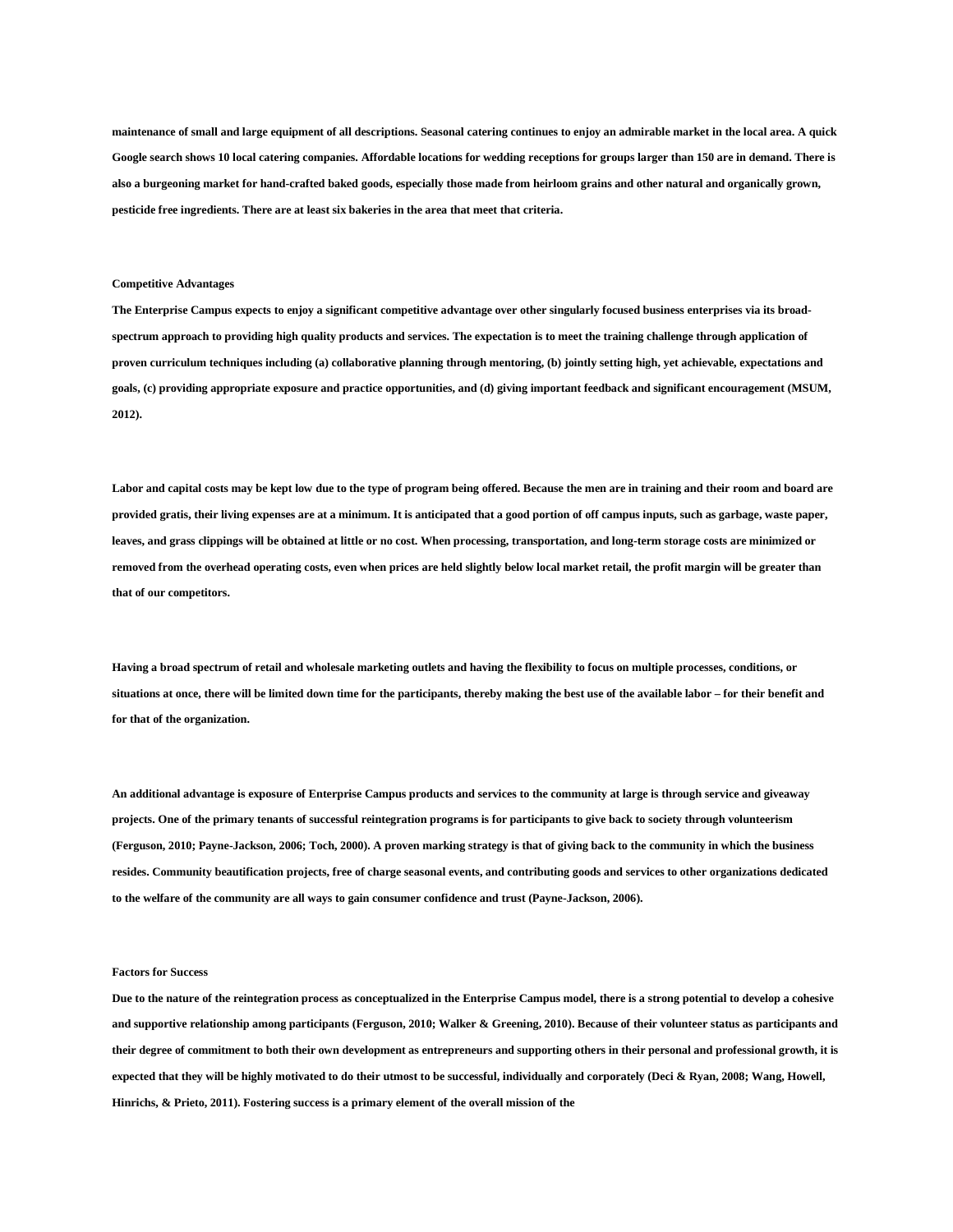#### **Enterprise Campus.**

**John Eldredge (Eldredge, 2001) noted that when considering one's mission in life, it is important to make it big enough and important enough that it has a low, if any, likelihood of success unless God is involved. God calls us into relationship with Him, into an adventure of living, with no assurances that the outcome will be anything like what we imagined. This is not a call to foolishness but a call to step out in faith, to trust the relentless urging to listen to the still small voice, to risk being the fool.**

**For instance, there was no rain nor body of water present when Noah (Genesis, 6:22) cut the first timbers for the ridiculously large vessel into which the life of the planet would be held secure. There was no social safety net in which to fall if the mission upon which Moses (Exodus 3:2) embarked came to naught. The only way to experience God's sustaining energy is to risk the adventure into which we are called (Eldredge, 2001: Luke 4:8). In this case, this adventure, in this form, has been building momentum for about 30 years. Therefore, perhaps the most important factor impacting the success of this business plan is that time for its implementation has arrived.**

**As noted in the previous section on competitive advantage, being of service to the community is another way of assuring success (Bazemore & Stinchcomb, 2004). As this author considers the companies and organizations in this community who are experiencing decades of success and subsequent growth, they are also well known as sources of community support, through cash and in-kind donations and for hosting various fundraising events. Project Unity for Life currently depends on many of those businesses and organizations for their annual operating budget. Well over forty local companies, business, and individuals contribute in one way or another to their ongoing fundraising efforts.**

#### **Financial Requirements**

**There are seven primary financial categories for the Enterprise Campus. They include: (a) land costs, (b) building expense, (c) equipment and material costs, (d) fixed operating expenses, (e) seasonal operating overhead, (f) labor, and (g) marketing and transportation. It is anticipated that all initial capital needs will be met through (a) donations, (b) public and private grants (GTB, 2013; UW, 2012), and (c) venture capital from sources similar to Kickstarter (CROWDS UNITE, 2013). The total anticipated first year startup costs, depending in large measure on land and construction costs, is anticipated at \$1.5 to \$3 million.**

**A review of available and appropriate properties in 10 different counties in Michigan yielded an average per acre purchase cost, with one or two buildings, of \$2,800 per acre. One location with the number and type of buildings that would lend themselves to facilitating nearly a turnkey Enterprise Campus was at \$2,700 per acre for 150 acres (TCRE, 2013). This location also met many of the other criteria established elsewhere in this business plan, including location.**

**The per square foot costs for commercial building construction in the Michigan area varies widely, depending on size, type of construction, and specific location and purpose. However, the range is relatively narrow. Most of the building types, rated as commercial, for this area would cost**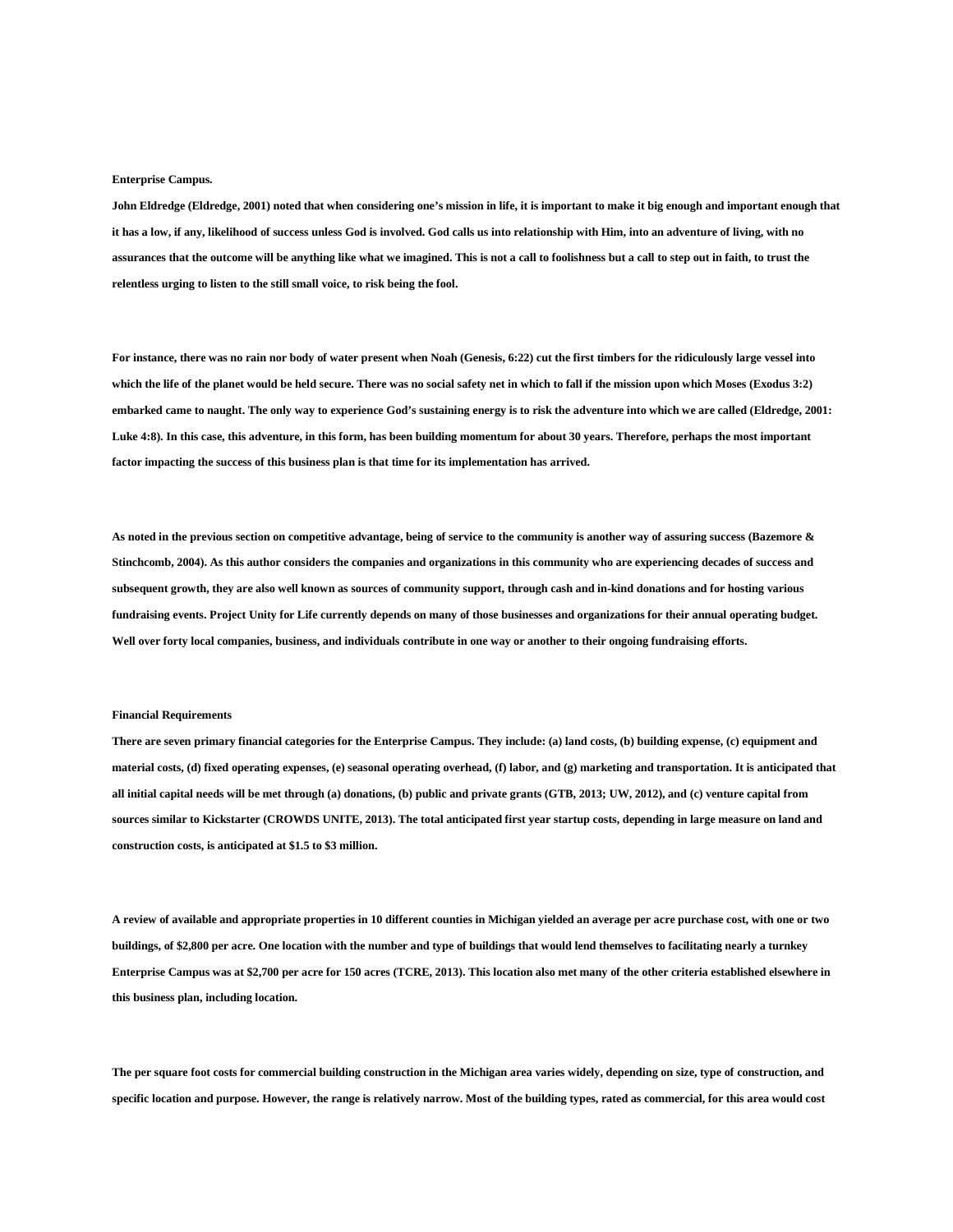**\$170 per square foot, or less (CI, 2013). A realistic startup cost would be, if the property that was noted above were purchased at \$400,000 with an additional \$500,000 for the primary required buildings and upgrades included, a figure of \$900,000 would result. Adding the conference building as soon as practicable would add approximately \$500,000 to bring the total to \$1.4 million.**

#### **Organizational Vision and Mission**

**The vision for Project Unity Enterprise Campus is for the name to be synonymous with community enrichment, prosperity, and stability. Elemental enterprises bring new money into communities from the earth itself (Grandel, 2011). Soil, crops, and animals nurtured into sustainable production or service through the application of proven practices helps to assure a community's long-term welfare (MCF, 2013). Collaborative efforts among community stakeholders to hold production and output prices in-check, fosters what is known as permaculture (Fukuoka, 1978). The development of a trusting, reciprocal bond between produces and consumers at the local level establishes an environment conducive to the successful reintegration of former law offenders, where all participants are mutually accountable, responsible, and fully engaged in the process (Bazemore, & Stinchcomb, 2004).**

## **Vision Statement**

**The Vision of Project Unity Enterprise Campus is to create effectual reintegration campus-like facilities within larger communities and for each campus to become an overwhelmingly valuable and desirable component of the community.**

#### **Mission Statement**

**The Mission of Project Unity Enterprise Campus is to provide opportunity for formerly incarcerated individuals to reintegrate safely and productively into the community.**

## **Milestones**

**Over the next five years, the hope is to take Project Unity Enterprise Campus from the visioning and planning stage to one fully operational campus, to have a second campus in its second successful year, and a third campus well along in its first year of operation. Having this business plan in hand is the second major mile stone of this process. The next key marker will be finding funding for, and the acquisition of, a site suitable for establishing the first reintegration campus. The location will be no more than three miles from the nearest city, town, or village, on a paved road, and easily accessible by standard means of transportation all year.**

**Once the property is acquired, then current residents in Unity House, will be given opportunity to apply for entry into the long-term program offered at the first Project Unity Enterprise Campus. The men accepted into the program will then move to the campus and begin the process of renovating or otherwise preparing the campus to accommodate a total of no more than 12 men to begin with. These first participants will also provide input to this consultant for the development of the initial campus program and curriculum.**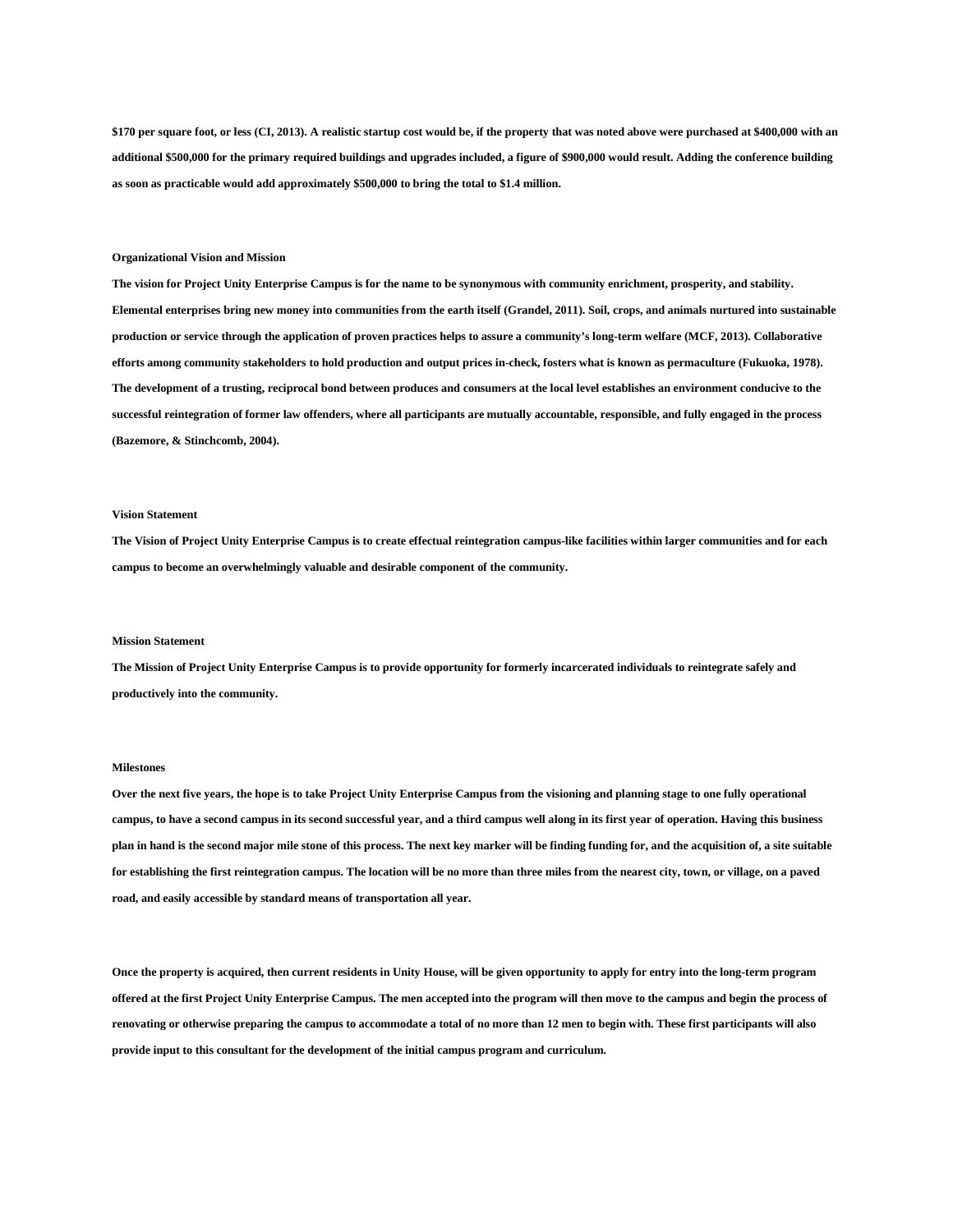**The third primary indicator along the path will be initiating the primary campus elements that will ultimately sustain the operation and provide the potential for establishing profit centers on or near the campus. Depending on the location, the number of acres available, the quality of tillable soil, the availability of water [surface and underground], the presence of or access to timber and/or a sugar bush [Maple trees], the number, size, and condition of buildings on the site, niche marketing opportunities, and local codes and zoning laws, decisions will be made as to what enterprises would be most likely to be successful.**

**The next mile marker would be to prepare the campus to receive the inputs necessary to begin operations. Those preparations may include some new construction, renovations of existing buildings, fence building or moving, developing the means for water distribution and waste collection and processing, composting sites, and harvested crop storage and distribution. Having animals on the campus is expected. The type of animals will depend on many factors, not the least of which is having access to sustainable pasture. From range-fed chickens to alpacas, each species requires a certain amount of space, cover, and feed source. Part of sustainability is to minimize off-site production inputs. If the opportunity to raise and train service and pack animals arises, provision must be made for them as well.**

**Once the campus is ready, including accommodations for additional participants and the CM and the PDS are hired, additional participants would be brought on board over a period of eight to 12 months. This would mark the next checkpoint in the process. Along with participants would come at least some of the animals that would populate the campus. Additionally, first crops would be planted, whether in a greenhouse, garden, or field – perhaps some combination, depending the season. There is an expectation that the campus would at the very least become selfsustaining in terms of adequately feeding staff and participants at the 50% point by the end of the first year and to 75% or more by the end of the second year. It is expected that fish or other aquatic species, raised as part of the nutrient cycle in a greenhouse (Levenston, 2013), would provide a portion of that food.**

**Nearing the end of set of milestones would be when preparations are made to start or expand various enterprises, from marketing fresh meat, produce, grains, and fruit to manufactured goods, including bakery, deli, and carpentry or craft items. The final element signaling that the campus is fully operational is that it would be an established go-to place for the community. People would come for food, gardening, hayride tours, receptions, reunions, and collaborative activities such as festivals and concerts. Ideally, the Project Unity Enterprise Campus would become an area employer and local talent would work alongside program participants to provide products and services to the local economy.**

## **Parent Organization**

**Project Unity for Life has been in continuous operation since 2005, providing in-reach classes and mentoring, through a cadre of trained volunteers, to men and women incarcerated in jails in four counties and one State prison. In addition, since 2006, volunteers and mentors have been providing classes and a multitude of other services to formerly incarcerated men and women in the Grand Traverse County area. Project**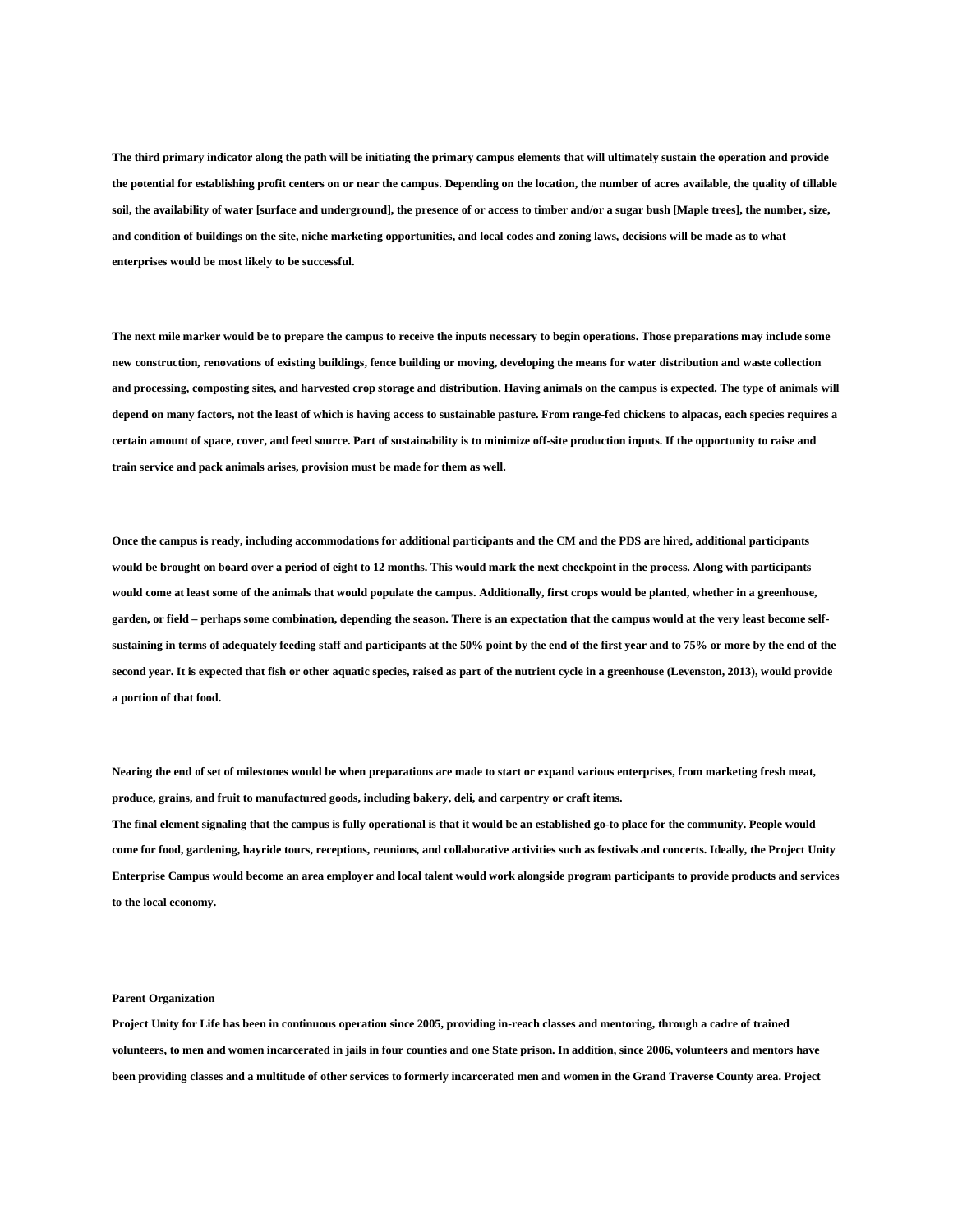**Unity volunteers provided at least 5000 client hours of service in 2012 on an annual budget of less than \$18,000.**

## **Background**

**Four men meeting for Bible study in 2004 began to discuss how they might be of service to incarcerated men. That discussion grew into finding a program that they could take into jail and prison and how they could effect a reduction in recidivism; specifically, how could they "Stop the revolving door of recidivism" Joe Brooks (personal communication, April 10, 2009).**

**Ultimately, two members of that Bible study stepped out in faith and incorporated as a non-profit, faith-based organization in April of 2006. Free at Last curriculum materials were developed, based on a program by that name, originated by Prison Fellowship (PF, 2007). Prison Fellowship gave Project Unity for Life full permission to adapt those materials any way they believed would be of service to the new ministry. The Project Unity for Life version of the Free at Last program is currently taught as a nine week course, each class lasting from one and a half to two hours with each participant successfully completing the course, receiving a certificate.**

**Serious discussions about moving forward with plans to establish a Second Chance Reentry and Reintegration facility began in the spring of 2009. The name, Project Unity Enterprise Campus, has grown out of those discussions. Writing this business plan is helping to solidify that vision. A discussion with Joe Brooks, Board President of Project Unity for Life and a business start-up specialist, indicates that once this document is complete that the Board will move forward with marketing efforts to garner support from the various entities, organizations, and individuals as outlined herein (personal conversation, February 13, 2013).**

#### **Organizational Structure**

**Project Unity for Life was organized as a non-profit company under IRS 501(c)3 rules in April, 2006. By law, there is a Board of Directors consisting of seven elected members who meet monthly to discuss and direct the organization's affairs. In 2012, at the suggestion of consultant Joan Hanpeter (Hanpeter, 2013), a specialist in working with non-profit organizations, Project Unity for Life established a 10 member Advisory Board which meets quarterly. Their primary task is to provide input on developing financial sustainability for the organization. They have met three times to date and are proving to be a valuable resource for the company. Three members of the Advisory Board have become directly involved with fundraising efforts or bringing additional expertise to the Board of Directors.**

**SWOT Analysis**

#### **Internal Strengths and Weakness**

- **Extensive thought, discussion, and planning over several years – devoted to developing the Enterprise Campus model**
- **The concept, as outlined, is a compilation of (a) observed successful operations and (b) combined visions of Project Unity for Life founders and this writer**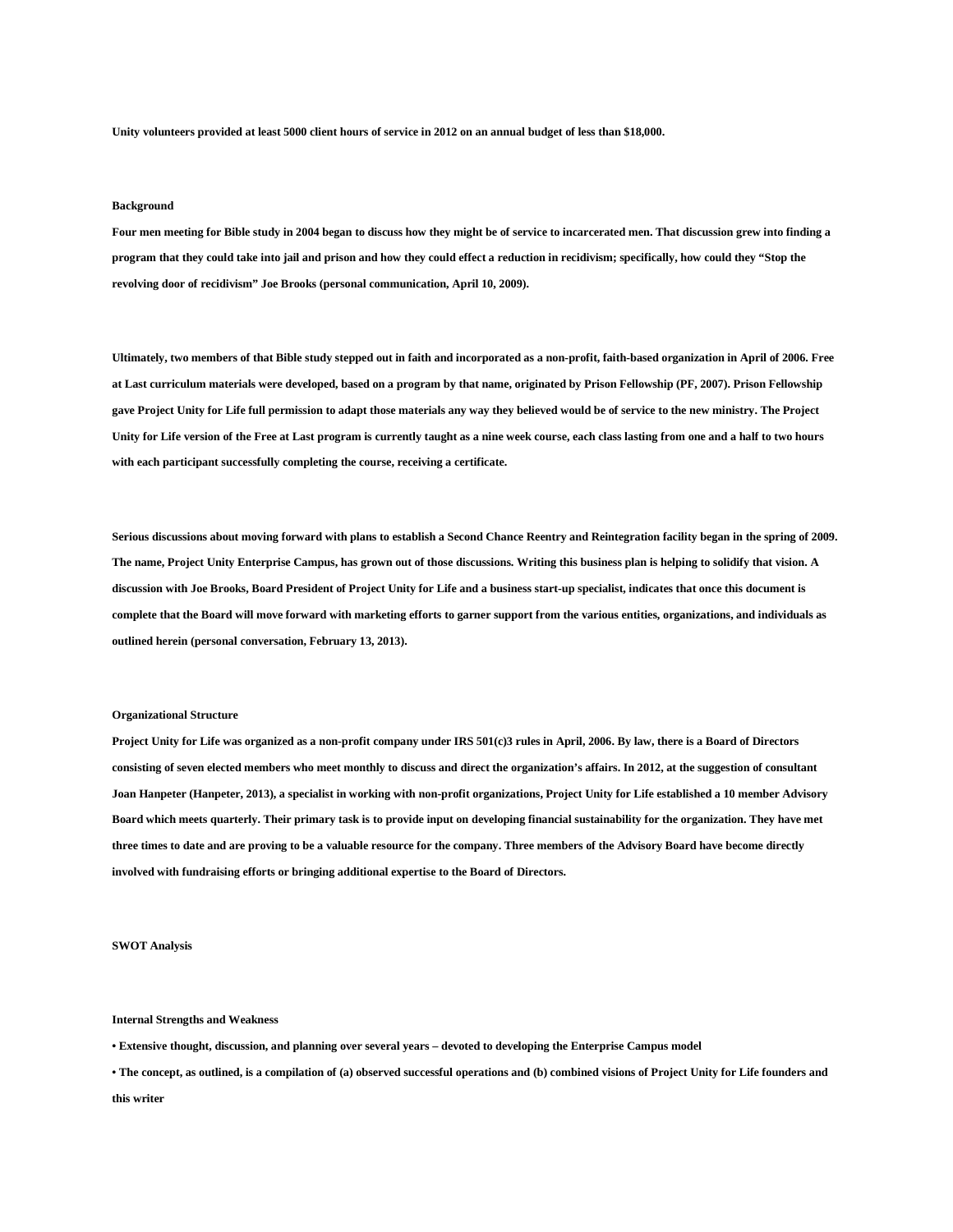- **The consultant for this model has the academic knowledge and field experience necessary to implement the key principles of the model**
- **The Enterprise Campus model is designed to be flexible and responsive to internal and external change This model is untested in the real world**
- **The developers of this model have no substantial or current experience with the key aspects of this model, other than working with formerly incarcerated men**
- **The men who could populate this venture are likely to have little, if any experience doing the things they will be asked to do**
- **The entire Enterprise Campus concept could be fatally flawed**
- **Due to the scope and depth of the project, it may become unwieldy, unstable, and collapse upon itself**
- **The project's proponents could lose heart or interest and abandon the project**

**External Opportunities Threats**

- **Communities could see the benefits of having an Enterprise Campus and fully embrace and support its development and implementation**
- **Dozens, even hundreds of formerly incarcerated persons, and their families, could be positively impacted through their participation**
- **A new cadre of well qualified entrepreneurs could be generated**
- **Hundreds, even thousands of people could be positively impacted by the model, through bettered relationships with formerly incarcerated**
- **persons, by being in contact with the Enterprise Campus concepts, or through direct participation in its operations**
- **The model could be adapted and/or adopted and used in multiple locations Statewide and/or Nationally**
- **Local, State, and Federal law could be influenced toward Restorative Justice and away from Punitive Justice The model is either un-fundable or un-doable as currently envisioned and outlined in this business plan**
- **Too few formerly incarcerated persons have a desire to be engaged in such a project and it fails for lack of participants**
- **No suitable staff are available at the wages being offered**
- **No or too little support is obtained from the agencies, organizations, and institutions the model envisioned as providing advisory, monetary, and**
- **educational support**
- **The proposed markets are too small, obscure, or underfunded to provide income for the products and services offered by participants**
- **Potential customers and/or supporters are or become biased against the residual stigmatizing labels projected onto the participants**
- **Legal and/or insurance issues make the model impractical or impossible to implement or retard its growth**

## **Marketing**

**Marketing will be an emerging process as the Enterprise Campus materializes. At the moment, in terms of what will be produced on or offered through the Campus is conjecture. The key contributing factors that must be in place before a specific marketing plan can be generated include the overall characteristics of the physical Enterprise Campus, its relationship to the local community, and the number and interests of the participants and other key personnel and advisors. However, in general, there is a strategy.**

## **Strategies**

**Once the Enterprise Campus is acquired, there needs to be a fact finding expedition in the local area. It needs to ascertain what specific market niches may exist for the potential products and services to be offered. The presence or absence of produce or farm markets, festivals, parades, special events must be determined, and what other individuals, groups, organizations, or agencies with which the Enterprise Campus may**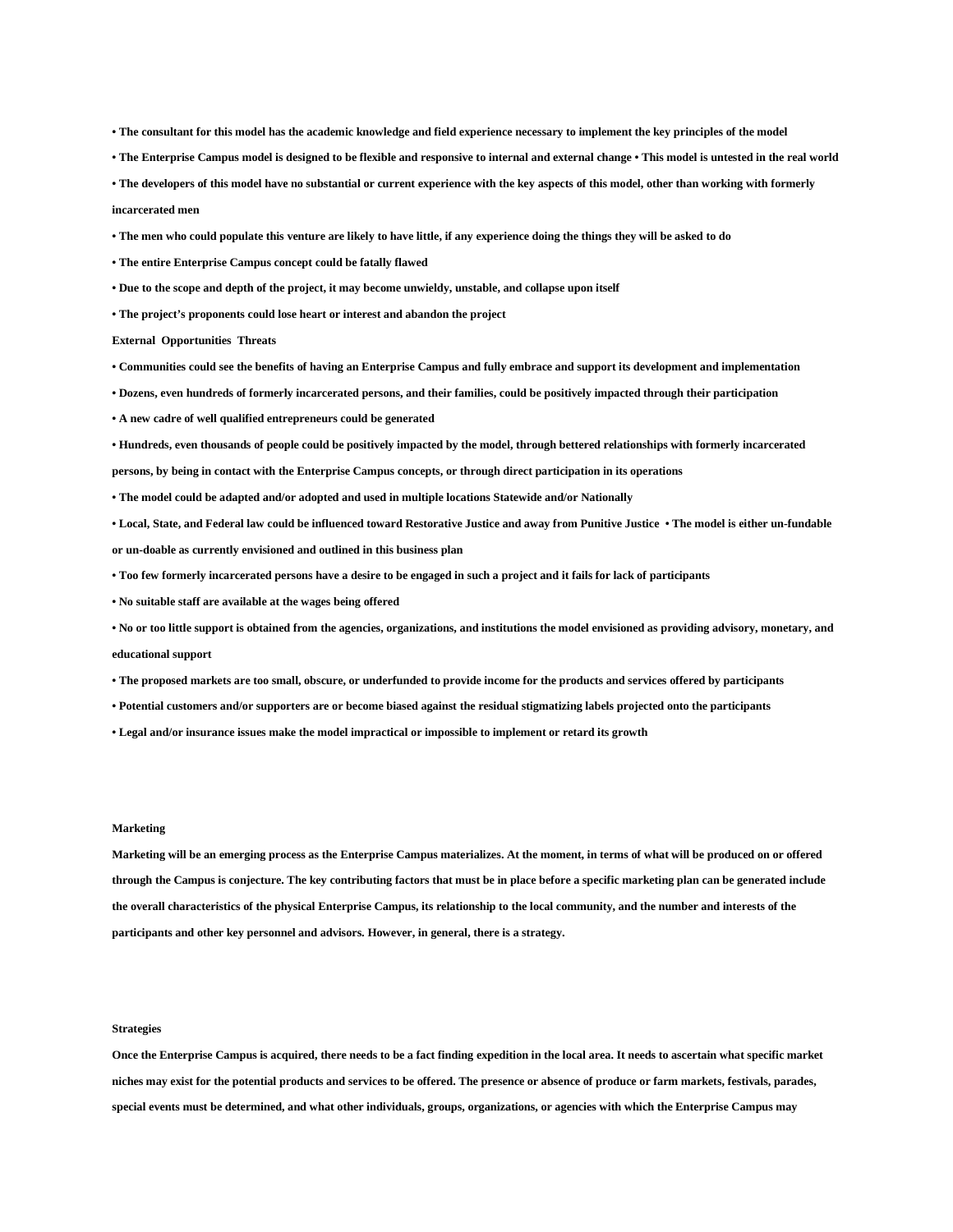**collaborate and/or coordinate, needs to be known. Plans for supporting and becoming involved, within the context of those activities, need to be made. Suggestions from the Boards would be sought as to how to bridge into potential local markets.**

#### **Promotions**

**Once the Enterprise Campus is operational, or at least ready to receive visitors, promotions including free hay rides, bonfire BBQs, campus tours, gardening events, wool gathering seminars, and other educational and recreational activities, could be made through TV and radio PSAs, flyers, and electronic social media outlets. It is important to promote the Enterprise Campus as a friendly and helpful neighbor, so one promotion idea is to engage in service projects within the community as soon as practicable. The want is to put the Enterprise Campus brand in as many visible places as possible, in helpful and purposeful ways.**

#### **Anticipated Sales and Placements**

**It is anticipated that it will be at least a year after acquiring property before the Enterprise Campus will have much to offer in the way of products. Most of what might be offered near term are services, and that would not be until men are trained, equipment is secured, insurance is in place, and the equipment and vehicles are properly marked. At first, the services provided may be at no charge to the clients, such as yard and garden care for the elderly, service projects for other service agencies, such as Goodwill Inn or a food pantry. The idea is to market through showing appreciation and giving service.**

**There will be on-site signage for the Enterprise Campus, a webpage, ongoing PSAs, interviews on Christian radio as often as possible, signage on vehicles and equipment, and on strategically parked trailers. Hopefully, one of the first promotional placements will be a tiny house on wheels, well signed, and mobile. They command a lot of attention when they are first viewed. Having one show up at strategic times and locations will support getting the Enterprise Campus brand in front of people.**

## **Operational Considerations and Objectives**

**The Project Unity Enterprise Campus will be as much a process as it will be an entity. Essentially, it will be starting and operating multiple projects simultaneously, not unlike building and flying an airplane from scratch, having done neither before, and having to learn to do both as the process unfolds. Fortunately, the Enterprise Campus is not an airplane and there is no expectation that it will fly – at least not before it is ready to.**

## **Facilities**

**The facilities for this project remain an imaginary projection from within the minds of those contemplating their development. What follows are those ideas and concepts as currently envisioned.**

#### **Housing.**

**On site housing is anticipated for up to 12 participants initially, one CM, and perhaps a PDS. Several options remain under consideration,**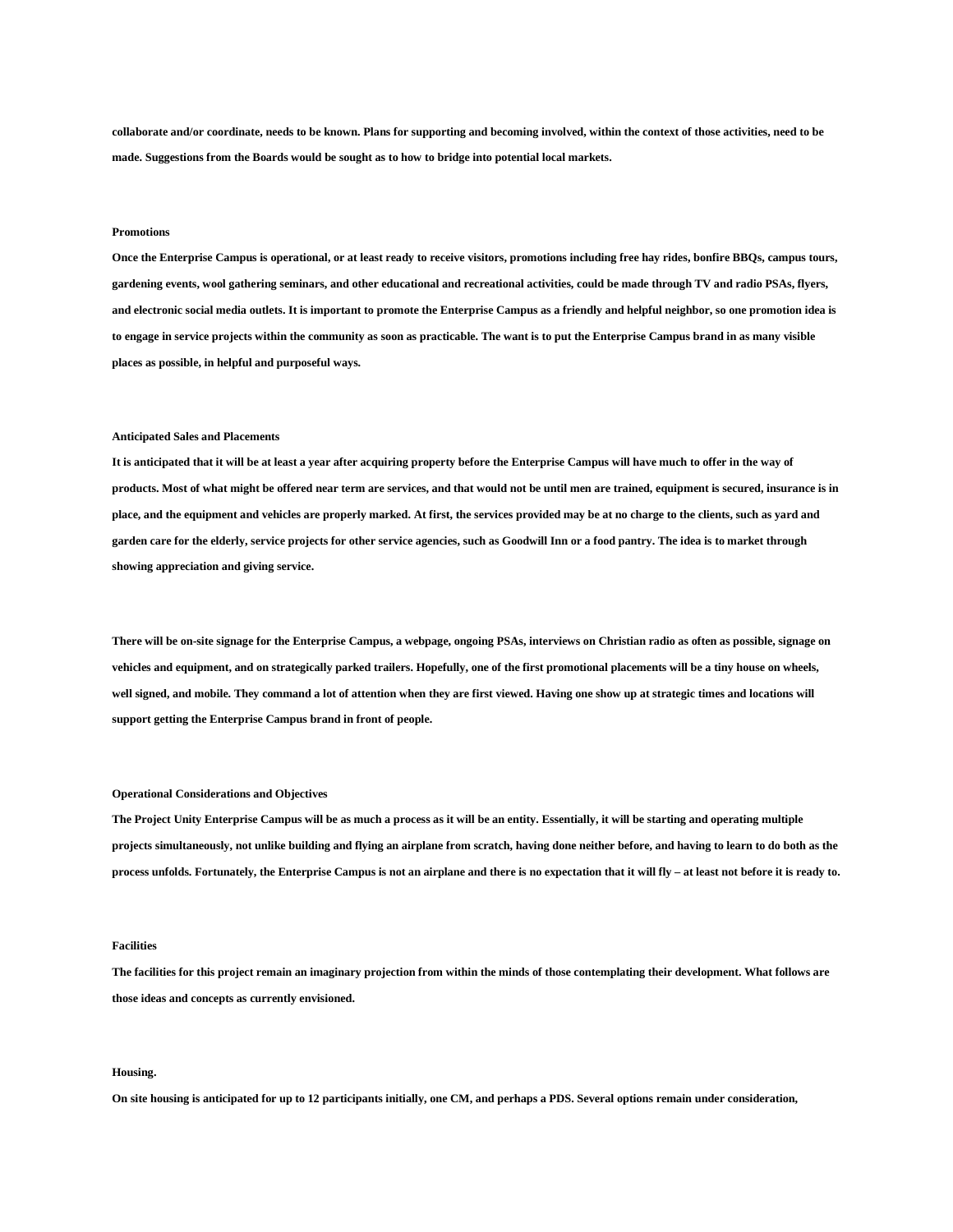**however what is currently believed to be the more realistic option is for there to be a main house, not unlike one would see on a Midwestern farmstead, and a second smaller home. In the homestead version, there would be the equivalent of at least three full bathrooms and no more than two participants per room in the main house. A second, smaller home, perhaps a double wide or larger mobile home, would house the PDS, CM, or both.**

**Another option having some appeal and which has garnered a certain amount of support, is that the main house, regardless of size, be used to house the CM, with space set aside for meetings and classrooms. The second part of this housing option could include a bunkhouse arrangement separate from the main house, not unlike one might find at a hostel or Scout camp, complete with shower rooms, dayrooms, and kitchen. There is an economy of size, both for the buildings and the number of men in a given setting. The challenge is always to reduce the occurrence of, or setting up the potential for, bullying and/or developing cliques. The want is to promote mutual respect, cooperation, safety, and trust (Ferguson, 2010).**

#### **Personnel.**

**The personnel, or paid staff, for the Enterprise Campus, would likely consist of a CM and a PDS. The CM would likely live on campus and oversee the day-to-day operations of the campus, working closely with the PDS. They would work together to assure program goals and participant needs are being met and individual programs are being implemented. The PDS would be more of planner and educator, working closely with participants to develop, monitor, and evaluate their individualized plans [objectives and goals]. They would work with the CM to develop the opportunities in which or through which they may achieve or work toward their goals.**

#### **Participants.**

**Initially, all participants would be adult males who have been released or paroled from prison. Those men would be volunteers who have spent from three to six months in a reentry home separate from the reintegration facility [Enterprise Campus]. By this time, they would have participated in a voluntary assessment process (Cattell, Cattell, Cattell, Russell, & Karol, 1994; Dunn & Dunn, 2007), where they have been evaluated as to their suitability to apply for participation in a longer term reintegration process lasting for up to two years. The evaluation process would include a self-evaluation. The four assessment areas would include physical, emotional, spiritual, and intellectual. The goal is to mutually determine if they believe they are a good fit for the Enterprise Campus.**

#### **Animals.**

**Animals and people have been in each other's lives from the beginning. Different people have an affinity for different animals. Using animals for service work, transportation, companionship, therapy, food, clothing, and medicine are long established relationships. It is anticipated that animals will be an integral part of the Enterprise Campus.**

#### **Dogs.**

**The expectation is, there will be one or more working-breed dogs that will pull double duty; as house and campus companions to the men during non-work hours and as campus co-workers, (a) assisting with varmint and vermin control, (b) watch and guard dog duty, and (c) aiding the men**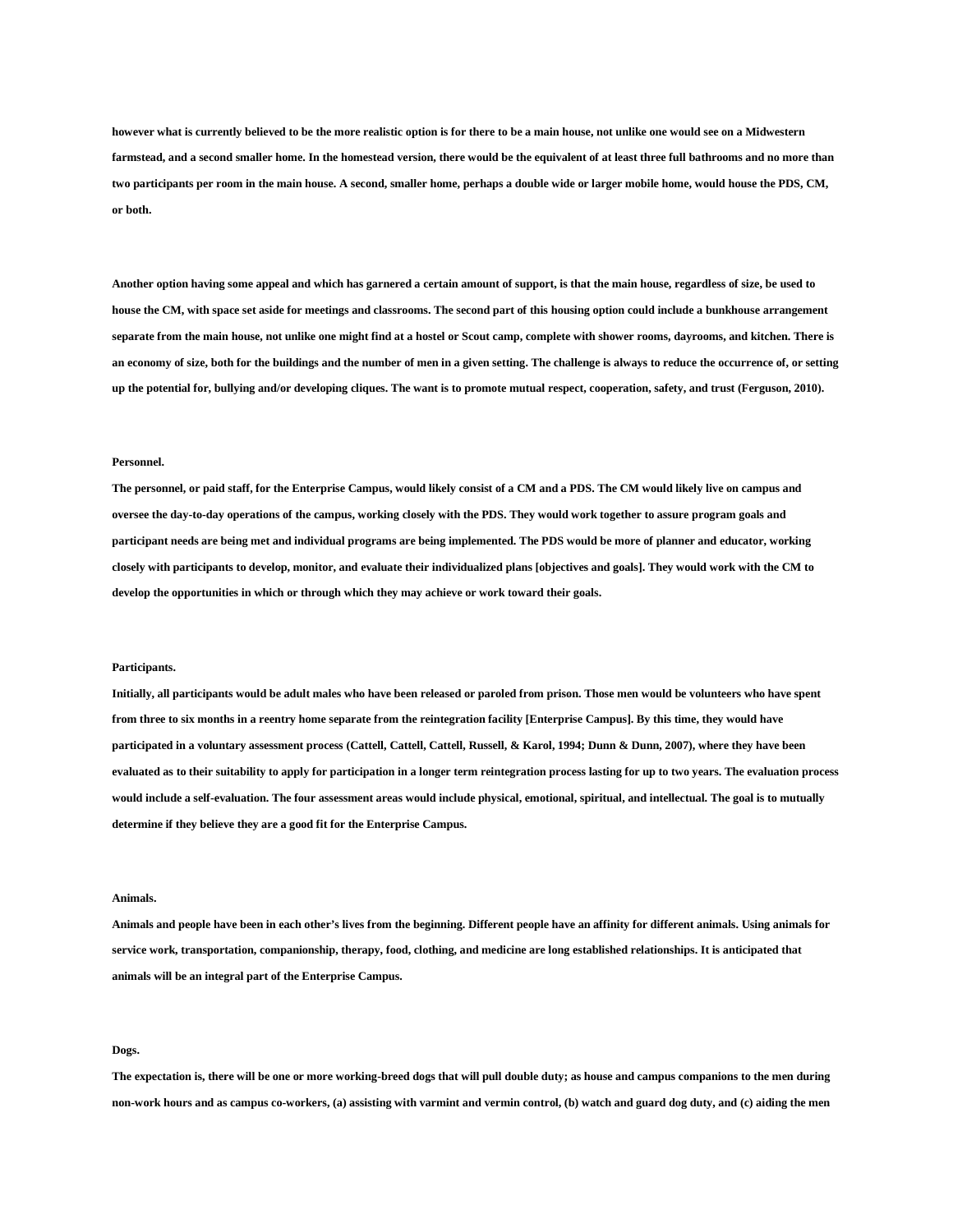with controlling and moving other animals, such as cattle and sheep. A longer term goal is for participants to breed and/or train professional **service dogs [seeing-eye, cadaver, search and rescue, drug search] for sale.**

#### **Chickens.**

**As currently envisioned, chickens will be integral to campus life. They can (a) provide insect and weed control, (b) produce fertilizer and incorporate it into the soil, (c) recycle plant and animal waste, and (d) yield eggs, meat, feathers, companionship, and visual interest and esthetic appeal, to the overall good of the campus.**

## **Sheep.**

**Sheep are relatively easy to keep and provide a wide range of services and products, from pasture management, recycling organic matter, to producing fertilizer and wool. They also offer the opportunity for companionship, development of showmanship skills, and they are good for food and clothing.**

#### **Goats.**

**Depending on the breed, goats are everything from cute to outstanding milk producers. There are at least three breeds that could lend themselves to being of service to the Enterprise Campus; Toggenburg, Alpine, and Saanen. These are three dairy breeds and there are many other breeds suitable for providing milk, meat, hides, and hair/wool. Goats often provide a good deal of companionship, are generally amenable to handling by different people, and can be trained to do a variety of things, including pulling small carts and wagons. Sustainability and goats are often synonymous when considering small acreage, milk production, cheese making, and limited meat supplies.**

## **Cattle.**

**Based on the amount of acreage available, dairy and beef cattle may become a staple on the Enterprise Campus. Cattle require at least one acre of good pasture and/or hay ground each, take two years to come into milk or beef production from birth, and require a bull or artificial insemination (AI) to produce offspring. Bulls are often difficult and dangerous to handle, and AI can be expensive. In addition, winter housing, feed and feed storage, and milking facilities for dairy cows can become quite expensive. Therefore, cattle, if incorporated, will likely be a later addition.**

#### **Alpaca and Llama.**

**The popularity of both alpaca and llama in Michigan is growing and their wool is considered to be superior in many ways to that of sheep and goats. The llama is also known as a guard animal for sheep, keeping all but the most aggressive predators away, and they provide good companionship for other domestic animals who may be few in number. Both animals may be trained to serve as pack animals for hikers and backpackers.**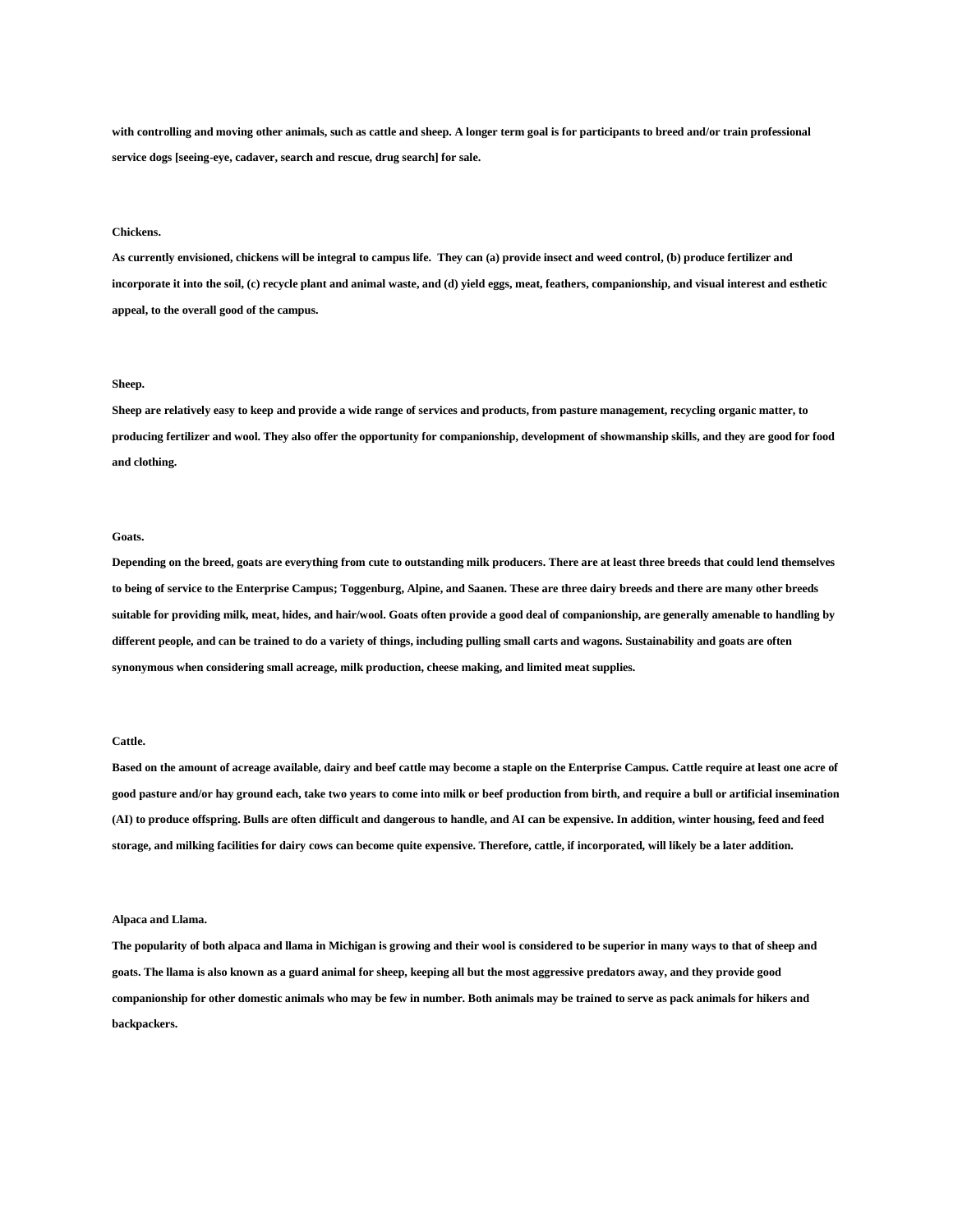#### **Honey Bees.**

**An apiary is an essential element of any enterprise that depends on insects to pollinate fruit and nut trees. When there is adequate nectar available, honey bees produce honey over a period of several months. If a market develops for them, leasing bees to area orchards is another business option. At the very least, there would be honey for consumption on the campus. At best, honey can become a stable commodity for sale locally and beyond.**

## **Plants.**

**With one of the primary characteristics of the Enterprise Campus being to demonstrate both sustainability and permaculture, plants will play a major role. From the largest trees, such as Sugar Maple to the smallest of plants, duckweed, plants, especially those that have not been heavily hybridized, will be part of its floriculture. One of the goals is for the Enterprise Campus to provide educational opportunities for the community as well as the participants. Plant identification and their uses would be one of the many ways the Enterprise Campus may become a "go to" location in the community for education.**

#### **Production and Storage.**

**One of the primary tasks of the CM, working closely with the PDS and the participants, is to assure that appropriate storage exists for whatever is produced on the Campus. Taking permaculture and sustainability into consideration, as well as maintaining product safety and marketability, the CM will need to make provision for both production and storage. Harvested food, feed, and utility crops, as well as milk, eggs, wool, meat, and hides must all be cared for in ways that minimize waste and spoilage and still allow reasonable access for their use. Therefore, above and belowground storage must be calculated into the overall scheme of operating the campus. Available storage dictates to a significant degree what plans the CM and the PDS make with the participants as to the means of production and what is produced.**

**Cold storage for milk, meat, cheese, and some fruits and vegetables is essential. Vermin-proof storage is crucial for all dry or dried food items such as fruits, berries, and grains. Any food items that will be ultimately provided for sale will need to be inspected at some point and their suitability for consumption by humans assured. Therefore, proper short and long-term storage is of a major concern to the proper operation of the Enterprise Campus.**

#### **Outlets.**

**One of the primary ideas driving the establishment of an Enterprise Campus is that of providing opportunity for the participants to engage in meaningful work (Shivy, et al., 2007) and, in the process, learn about what it takes to establish and operate an enterprise of their own. Therefore, there is a need to provide multiple outlets through which they may market their wares. The goal is for them to develop marketable skills, as employees or as entrepreneurs.**

**Locations.**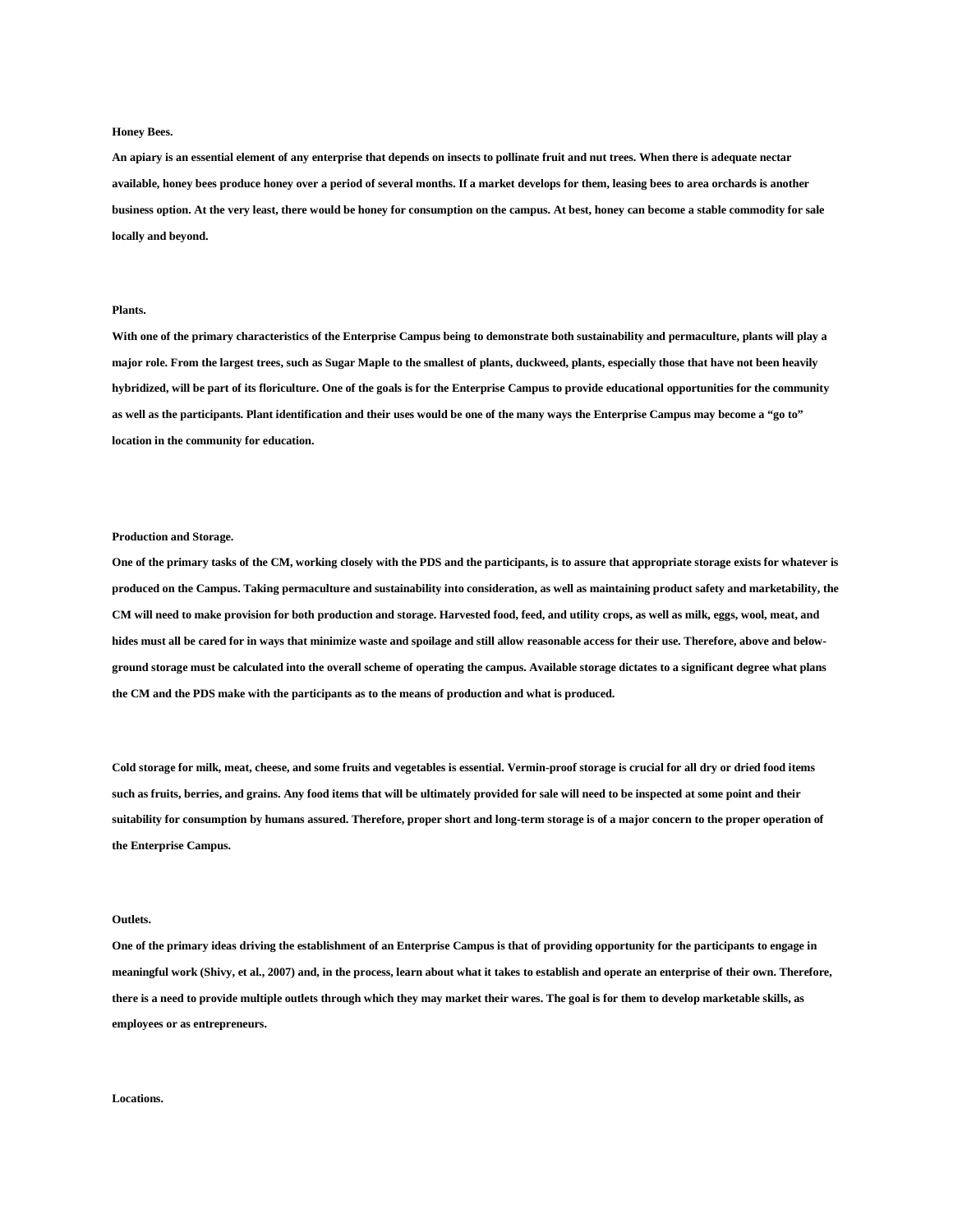**The initial and primary outlet anticipated would be through the Enterprise Campus itself, perhaps through a multi-function storefront, not unlike the old-time general store or modern farm market. There is a plethora of options to be considered as can be discovered online or by a 100 mile drive through the countryside during the summer and fall tourist seasons in this area. The model after which many of the ideas expressed here are patterned is a family operation a few miles north of Yellow Springs, Ohio on Springfield-Xenia Rd. This author lived in Ohio for 10 years and served at the Springfield Air National Guard Base near the above location. Over a period of 20 years, this attraction has grown from displaying a new-born Jersey calf in a glass-faced pen just a few feet from the highway to a full-blown destination, progressing through and retaining many phases: petting zoo, barn tours at milking time, one, then two annual events, hay rides, ice cream shop and gift store, small restaurant, put-put golf, to a large, full-service restaurant, complete with card and gift shop selling locally made items including hand-made ice cream, whole raw milk, and eggs.**

**Several distribution options exist. Examples include a store on wheels, where the participants construct a storefront on a trailer, suitable for use at county fairs, car shows, craft shows, festivals, and other events. This option provides potential for marketing hand or homemade goods, including food and beverages. Other outlet options include (a) sharing a space in a local store, (b) providing one or more local vendors with product(s) for marketing, such as through a consignment store or restaurant, (c) the local Women's Resource Center could be an outlet, (d) mall kiosk, and/or (e) through one or more online stores.**

#### **Characteristics.**

**The primary characteristics of sale items would be high quality and hand-crafted by local artisans. The bottom line is, if it carries the Enterprise Campus label, it's value is assured – customer satisfaction or the purchase price will be refunded, including tax and shipping. Key characteristics of the actual or virtual stores include – clean lines, easy access, antique country store or rustic look, uncluttered and well organized with prices clearly marked. Countertops would be polished stone, marble, or wood. Stainless steel or chrome to be used where appropriate. The floors; well-polished and clean – ceramic tile and hardwood, with comfortable seating. One would look for a homey, comfortable feel, with good smells, like fresh baked bread and kitchen spices. The idea is to involve the senses – touch, smell, taste, hearing, seeing, and moving. Store layout would be open landscape, with low shelving, from two feet up to four feet and there would be a place for kids to play – inside and outside – simple and safe - tubes, tunnels, tipis, playhouse, ramps, and swings.**

## **Financials**

**[Not included in this version]**

#### **What is Anticipated**

**Project Unity for Life will be dependent on an in-kind contribution of land, buildings, equipment, and supplies or a grant, venture capital, or some combination thereof in order to move forward with establishing its first Enterprise Campus. Also anticipated is the need for donated operating capital for at least the first three years. It takes up to a year to get a new greenhouse into production, two to three years to establish productive cropland, even longer periods to establish orchard, vine, bramble, and bush crops.**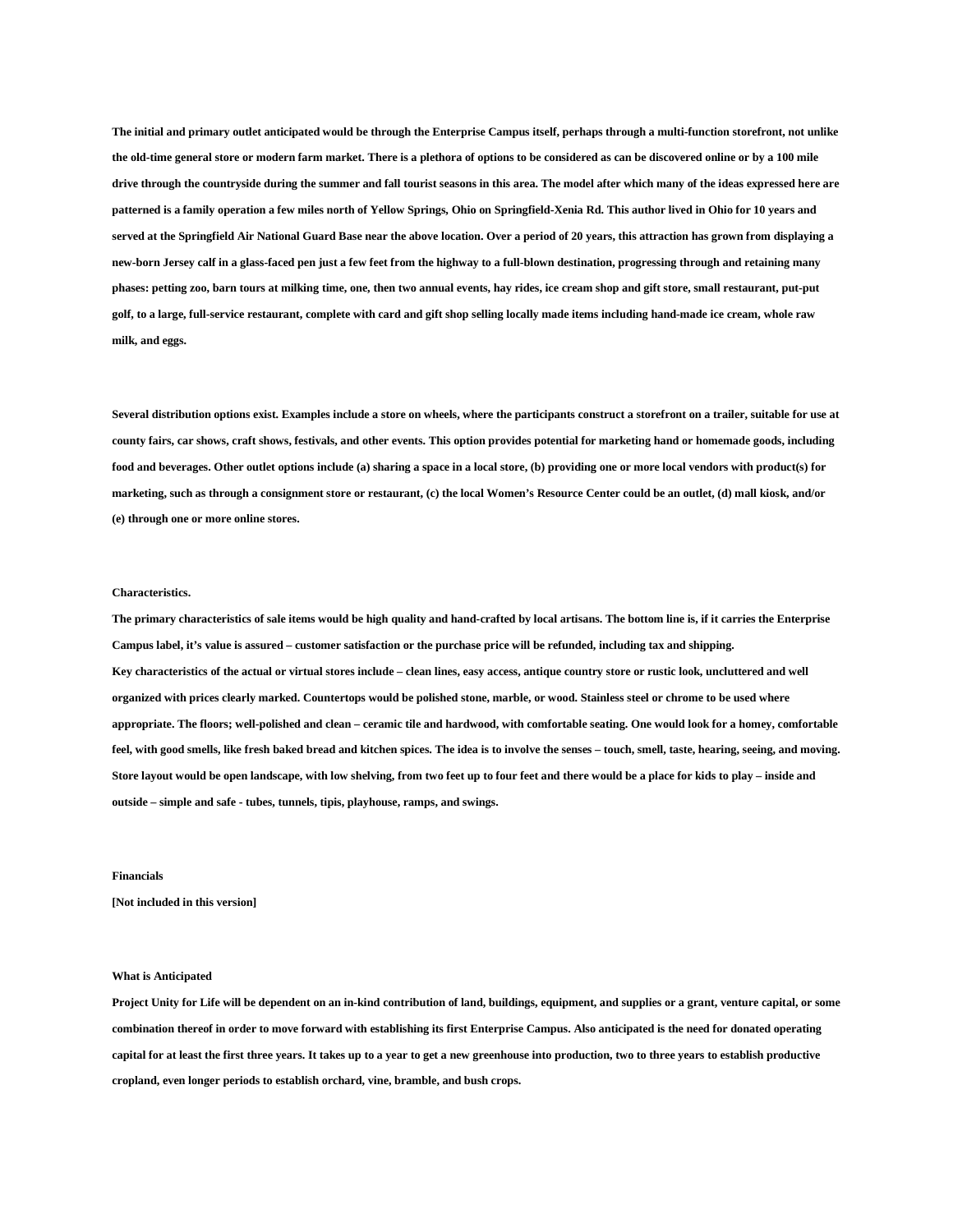**It will take at least one year, perhaps two years, to put in order any property acquired and to set up the means of production, for all aspects of the venture. The closer a given property is to producing its most recent crop, the less time will be required to get it into production. The condition of the soil itself is also a key factor; what kind of soil amendments are required and how many tons, if any, will be needed to moderate soil pH will be important to know. The number, quality, and size of the buildings and other infrastructure on site, will dictate how much time and money must be expended to bring them into service. The same is true for equipment, whether the Enterprise Campus must start from zero or if the property comes with equipment that may be put into use early on.**

**Providing housing for the men coming to the Enterprise Campus and for the CM, will be of immediate concern. Project Unity for Life volunteers will be the ones most likely to provide the initial labor and expertise to establish and furnish those needs. Some of that labor may be supplied by men who are residing at Unity House at the time. During those initial days, weeks, and months, utilities will be established, including security deposits. There may be a need for additional water supply and/or septage handling capacity. Again, there are too many unknowns to venture too far into anticipated costs.**

## **Getting Started**

The perceived ideal location for the Enterprise Campus is next to or within a mile of a Class A road, such as a state highway. The site would be within five, and preferably, three miles of its host or collaborative community. It would be within 50 miles of college or university, and within 10 miles of a hospital or emergency clinic.

## **Real Estate.**

**Overall, the land for the Enterprise Campus needs to be suitable for agriculture, horticulture, and aquaculture. The tillable soil types and slopes must lend themselves to an array of production uses such as gardening and row crop production. Establishing fruit and nut tree orchards as well as permanent pastures and semi-permanent hay crops, bramble and bush crops, and a sugar-bush, as well as a sustainable woodlot are also important. Planting and harvesting must be considered as well, therefore, wherever possible, steep slopes and hillside grades must be held to a minimum.**

**A bountiful potable water source is central to the types of uses planned for an Enterprise Campus, whether underground, surface, or both. Nonpotable water, free of pesticide contaminants, is suitable for irrigation applications. Although not essential, an accessible wetland area is desirable as well.**

**The land utilized by campus projects does not need to be contiguous. Depending on distances between various land segments and their uses, even the primary buildings could be separated from each other, such as participant housing, various forms of storage, areas of production, marketing structures, and pastures, barns, gardens, greenhouses, and fields. Many modern farms, orchards, vineyards, ranches, and horticulture operations**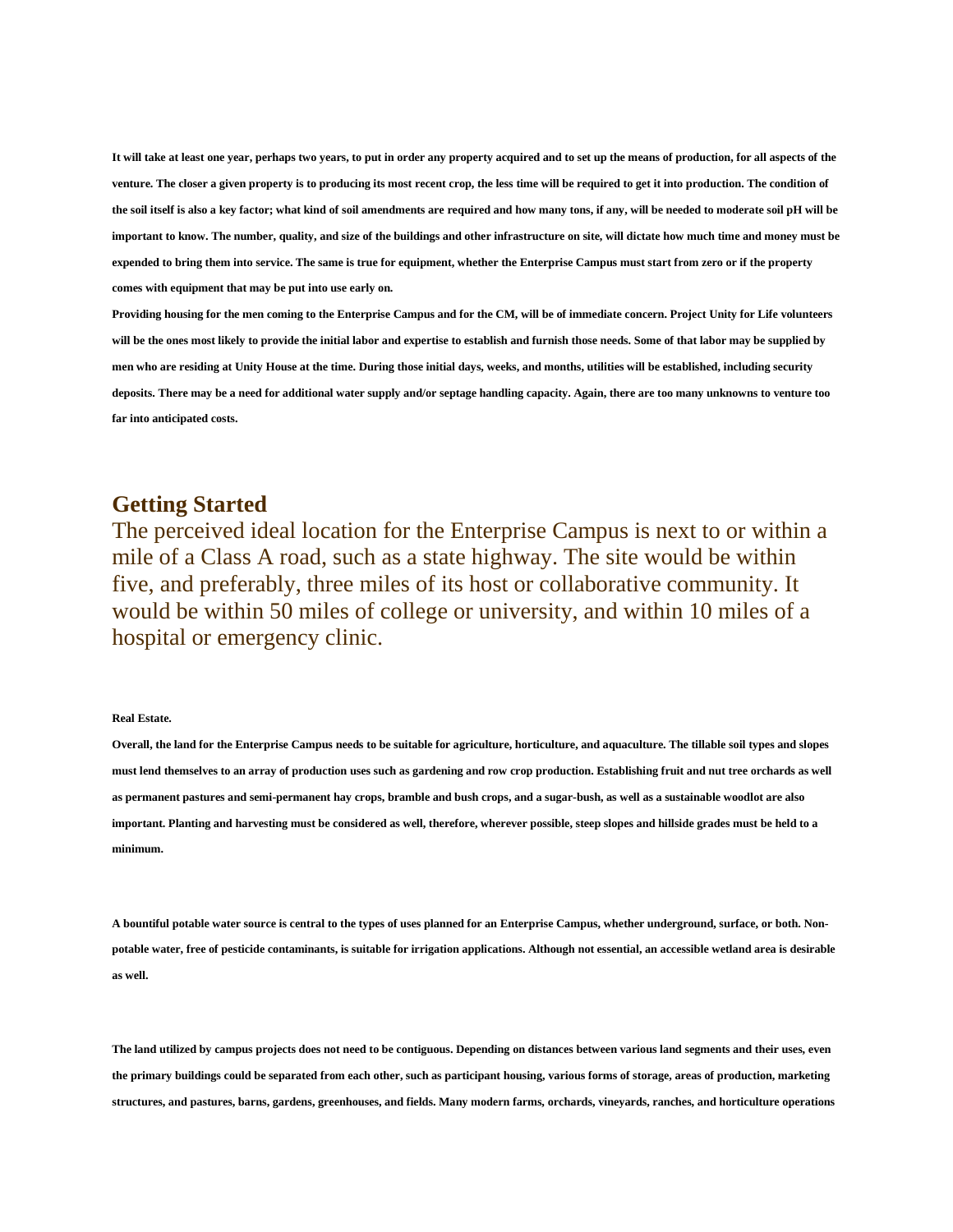**are distributed over areas which may be several miles apart. For instance, in Kalkaska County, the Iott Seed Potato Farm has grown from 560 contiguous acres on one farm to 1000 or more acres on six farms, up to three miles apart. Their storage warehouse, located on a Class A State highway, is six miles from their central processing facility.**

## **Buildings.**

**Ultimately, the ideal building set includes (a) participant housing, (b) housing for the resident CM, (c) repair and light manufacturing structure, (d) heated woodshop, (e) heated sustainable greenhouse, (f) lawn and garden shed, (g) barn with loft, (h) passive solar heated hen house [chicken coop], (i) hog house or shelter, (j) temperature and humidity controlled food processing and storage facility, (k) combination commercial kitchen and bakery (l) country style store, (m) pottery shed with wood-fired kiln, and (n) reception and conference center.**

## **Participant Housing.**

- **Full Set Kitchen Appliances w/Cookware and Dishes**
- **Minimum Bedroom Suite, Two Men Per Room, Four Rooms**
- **Living Room Suite to Accommodate Eight Adult Men**
- **Two Full Laundry Room Suite Sets**
- **Two Full Bathroom Suite Sets**
- **On Demand Water Heater**
- **Classroom Suite – Desk/Tables, Chairs, White Board,**
- **Projector/Screen**
- **Campus Manager Housing.**
- **Full Set Kitchen Appliances w/Cookware and Dishes**
- **Minimum Bedroom Suite**
- **Living Room Suite**
- **Full Laundry Room Suite**
- **Full Bathroom Suite**

## **Repair and Light Manufacturing Structure.**

• Full Set of Standard and Metric Mechanics Hand and Power Tools Suitable for Repair and Upkeep of Both Modern and Antique Equipment

- Overhead Three-ton Crane, Lift, or Chain-fall
- Assortment of Lifts, Jacks, Stands, and Clamps

• Trailer/Truck-mountable HD O2-acetylene Weld/cuter and Diesel Powered Generator/AC/DC Welder, Plasma Cutter, and TIG/MIG Welder, Portable Air Compressor

• Electric 3Ø Three HP HD Air Compressor Assortment of Air-powered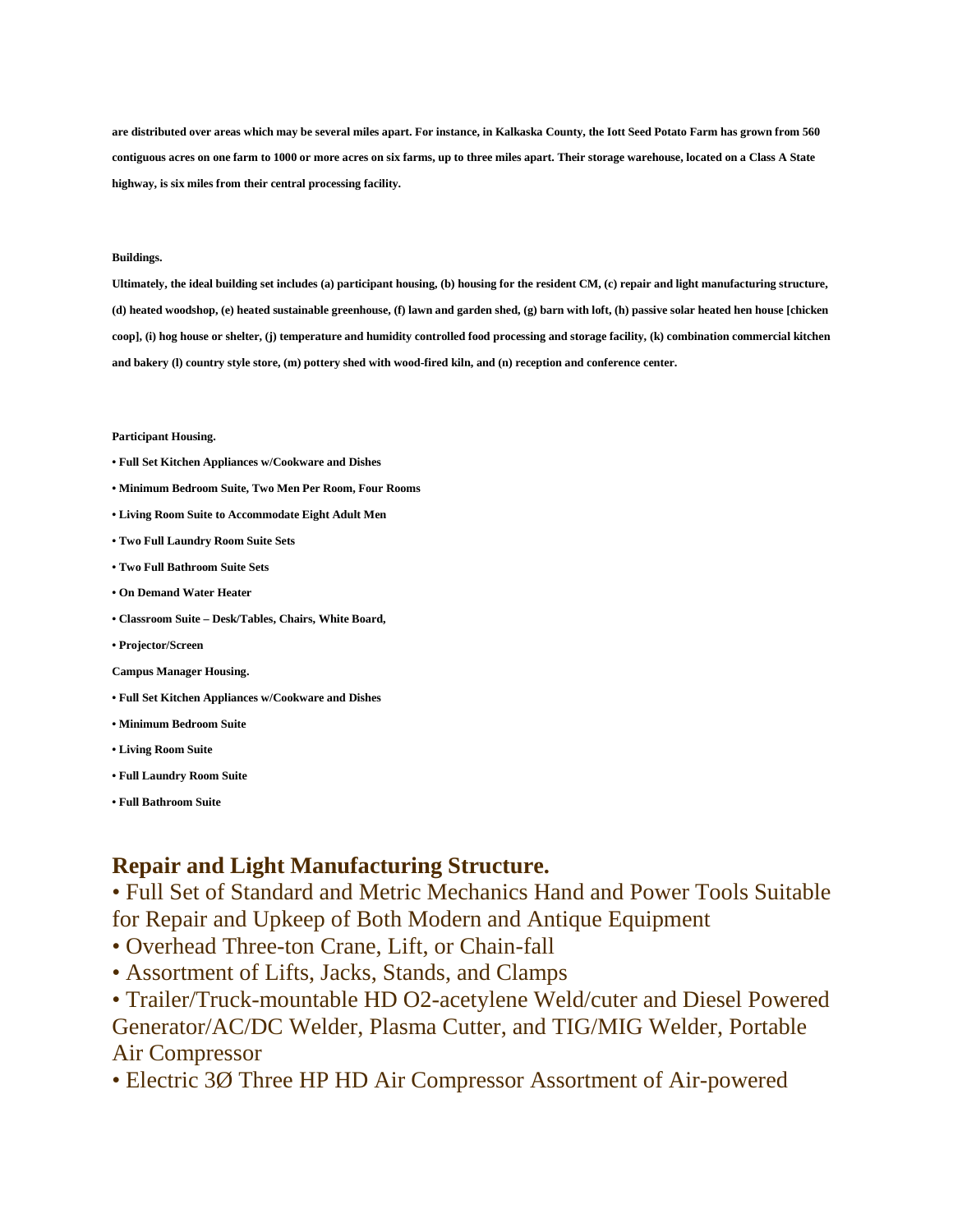# Automotive Body and Paint Tools • Metal Working Forge, Anvil, Hammers, and Tongs

**Wood Shop.**

- **Dust Collection System**
- **Commercial Grade 10" Table Saw**
- **Contractor Grade Portable 10" Table Saw With Stand**
- **Two Hitachi 10" Sliding Miter Saws With Stands**
- **Full-sheet Milwaukee Panel Saw**
- **Twenty Inch Capacity Commercial Thickness Planner**
- **Six Inch Jointer**
- **Drill Press**
- **Kreg Pocket Hole Machine**
- **Two 12" Wood Lathes**
- **Two HP Bench Mounted Router**
- **Pin Router**
- **Twenty-inch Band Saw**
- **Electric 3Ø Three HP HD Air Compressor**
- **Assortment of Electric and Air Operated Hand Tools – Drill Motors, Sanders, Circular Saws, Pin Nailers, Framing Nailers, Staplers, Grinders,**

#### **Etc.**

**• Assortment of Hand Tools – Clamps, Handsaws, Drivers, Hammers, Squares, Files, Rasps, Etc.**

#### **Greenhouse.**

- **Heat and Humidity Controls – Fans, Vents, Heater, Etc.**
- **Water Pumps and Mineral Titration Meters**
- **Assorted Hand Tools**
- **Carts and Hand Trucks**

## **Lawn and Garden Shed.**

- **Two and Four Wheeled Garden Carts**
- **Assorted Hand Tools – Shovels, Spades, Four, Five, and Six Tine Forks, Garden Forks, Hoes, Garden Knives, Pruning Shears, Clippers, and**
- **Trimmers, Limb Saws, and Garden and Leaf Rakes**
- **Watering Equipment – Hoses, Sprinklers, Sprayers, Buckets, Barrels, and Cans**
- **Gas Powered Lawn Mowers, Rotary Tillers, and Chipper**
- **Chain Saws**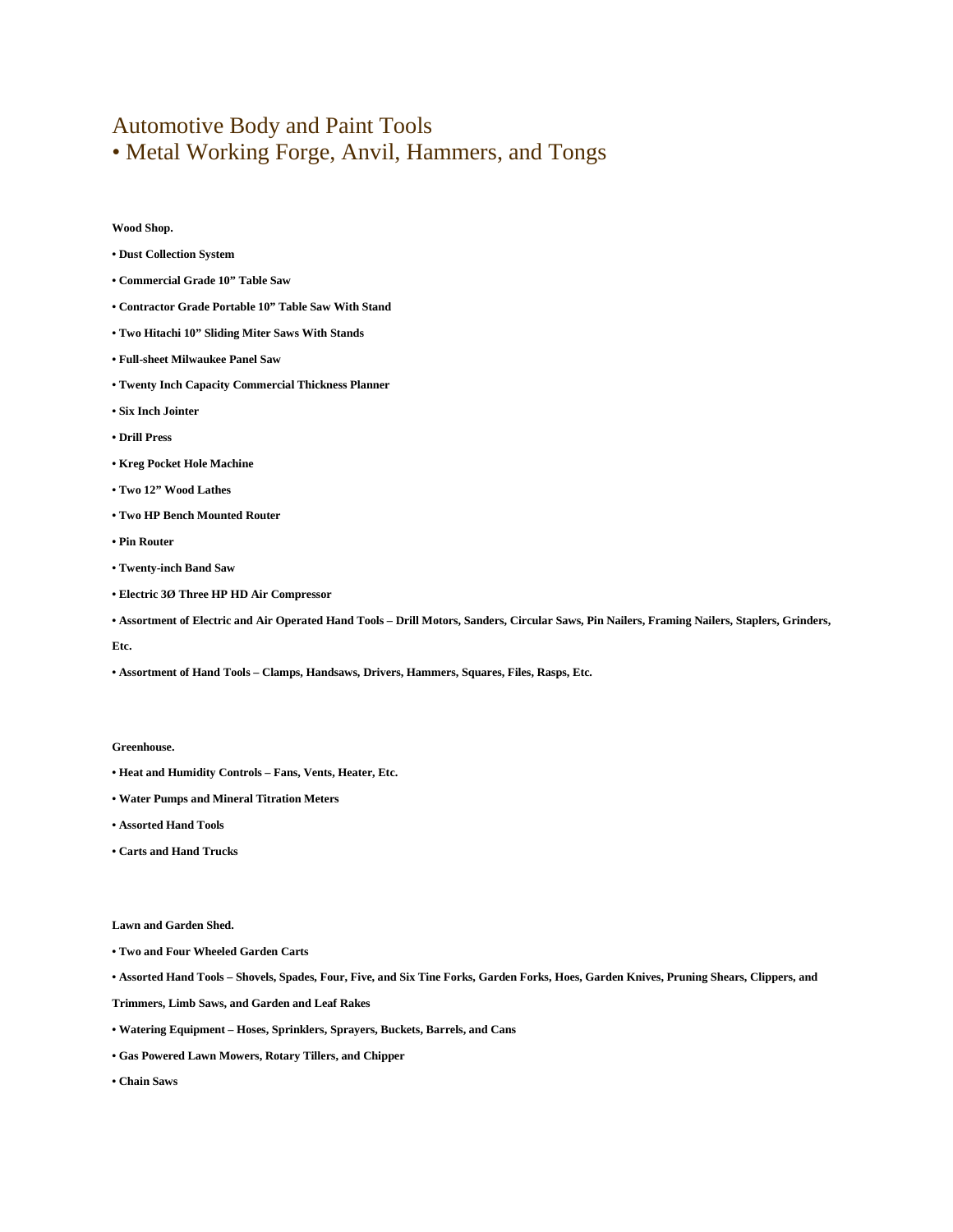**Barn.**

- **Assorted Hand Tools – Shovels, Scoops, Scrapers, Three, Four, Five, Six, Ten Tine Forks, Push Brooms, and Hay Hooks**
- **Milk Handling – Stainless Steel Pails, Cans, Filters, Separators, Cleaning Tanks**
- **Feed Handling – Hand Trucks and Feed Carts**
- **Multi-purpose 40 HP Diesel Tractor With Attachments – Loader, Back Hoe, Rotary Tiller, Snow Blower, and Brush-hog**

**Hen House or Chicken Coop.**

- **Two or Three Heated Watering Stations**
- **Assorted Feeders**
- **Thermally Controlled Vents/Fans**

**Hog House or Shelter.**

- **Insulated Ground Heat Watering Station**
- **Feed Cart**
- **Health Cart**

**Food Processing and Storage Facility.**

**• Slaughtering and Butchering Equipment Accommodating Fowl as Well as Small and** 

**Large Mammals**

- **o Hand Tools: Meat Saws and Knives**
- **o Electric Meat Band Saw**
- **Stainless Steel Tables and Wash Sinks**
- **100 Sq. Ft. Walk-in Meat Cooler**
- **200 Sq. Ft. Walk-in Deep Freeze**
- **Fresh and Fresh Frozen Processing Equipment for Fruit and Produce**
- **Cooking and Canning Equipment for Fruit and Produce**

**• Milk Product Processing**

**• Temperature and Humidity Controlled Rooms for Temporary Storage of Processed** 

**Foods**

**Gas-fired Commercial Kitchen and Bakery.**

**• Six Burner Stovetop**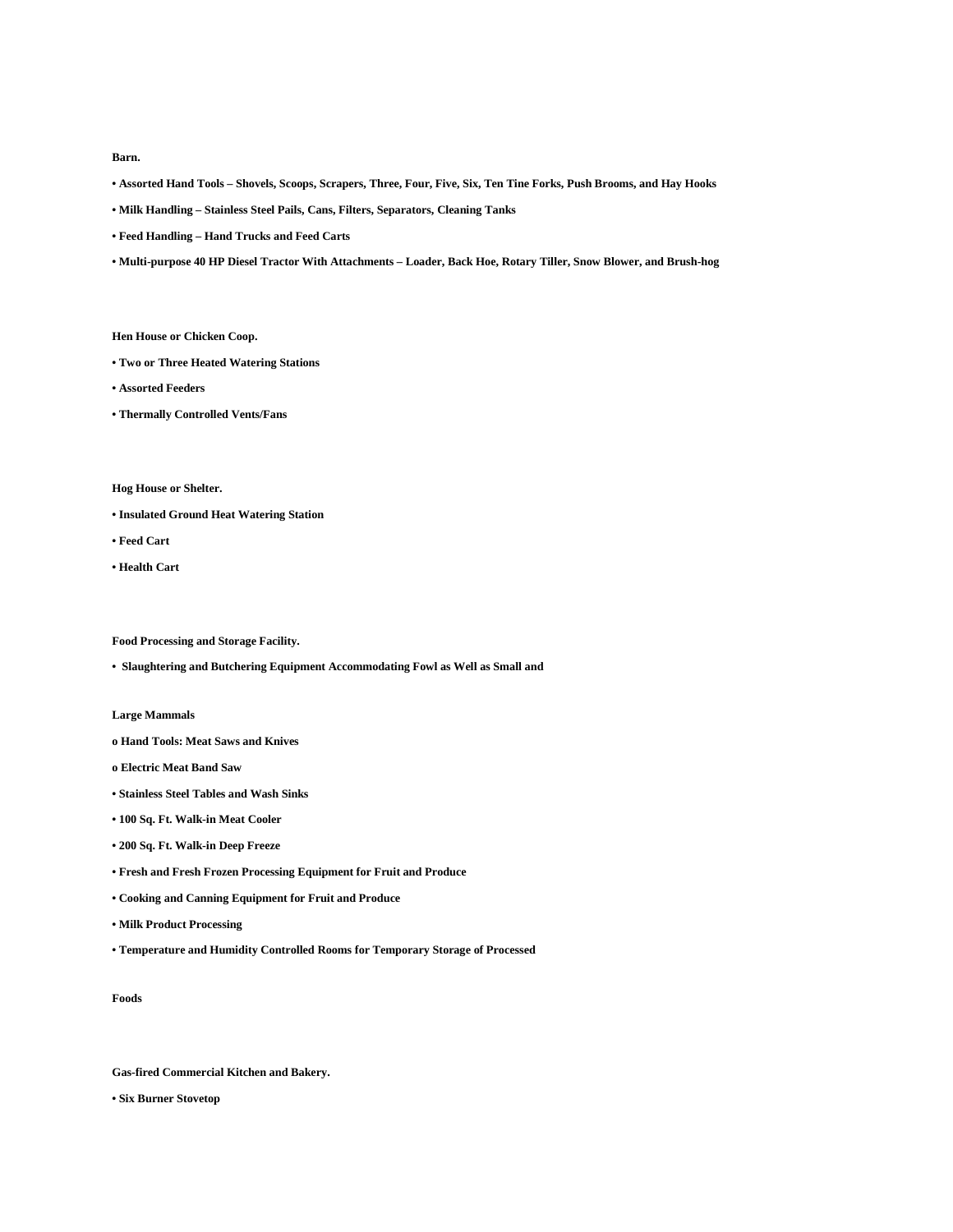- **Full-sized Griddle**
- **Two Stacked Double Full Sheet Size Ovens**
- **Double Pizza Ovens**
- **Assorted Kitchen Utensils, Bowls, Pans, Cookware, Ovenware, Stoneware, Trays, Serving Dishes, Flatware, and Plates, Bowls, Cups, and**

**Glasses**

- **Commercial Mixer**
- **Commercial Food Grinder**
- **Grain Hammer mill**
- **Commercial Vents and Fire Suppression**
- **Commercial Dishwasher**
- **Stainless Steel Triple Sink With Double Side Leaf**
- **Hand Washing Sink**
- **Three Eight Foot Stainless Prep Tables**
- **Commercial Deep Fryer**
- **Commercial Eight Foot Steam Table**
- **Commercial Eight Foot Cold Table**
- **One Eight Foot Lighted Cold Display Case**
- **Two Eight Foot Lighted Ambient Display Cases**
- **One Twelve Foot Bar-style Serving Bar With Eight Bar-height Stools**
- **Six Four Foot Round Tables With Four Chairs Each**
- **Seven Foot Leather Couch With Coffee Table, Two End Tables, and Two Tall Lamps**
- **Assorted Carts, Work Tables, Standing Display Cases, and Check-out Register Stand**
- **Cash Register**
- **Assorted Baking and Prep Pans, Trays, Bowls, Forms, Baskets, Sheets, and Utensils**

**Enterprise Campus Brand Country-style Store.**

- **Wall-mounted and Freestanding Shelving and Display Cases**
- **Merchandise Tables and Displays**
- **Window Displays**
- **Glass Bottled Pop On Ice, Ice Cream and Cheeses**
- **Local Bakery and Kitchen Prepared Items – Breads, Cakes, Roles, Cold Sandwiches, Salads, Etc. To Go**
- **Operational Potbellied Stove**
- **Rustic Seating Nearby**
- **Sawdust and Peanut Husks on the Wood Floor**
- **Hand-crafted Tools, Knives, Cutlery, Decorative Items, Indoor and Outdoor Furniture, Bookcases, Pottery, Yarn, Etc.**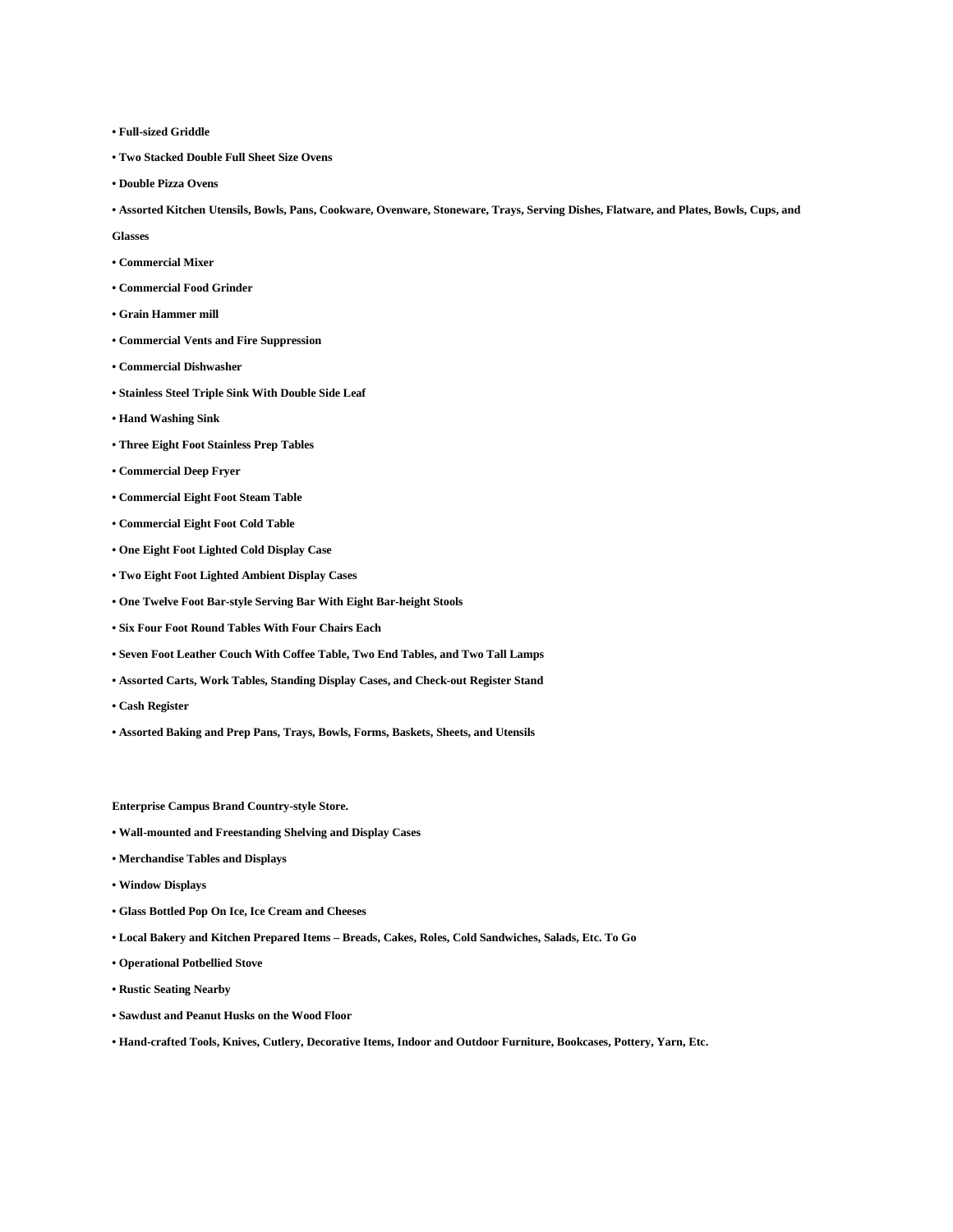**Pottery Shed.**

- **Two Manual Pottery Wheels**
- **Wood-fired Kiln**

**Reception and Conference Center.**

- **Kitchen Suitable for Caterer Carry-in, Prep, Holding, Serving**
- **Ice Machine**
- **Serving Tables, Carts, Side Tables, Steam Tables**
- **Two Men's [two each - toilets, urinals, sinks, counter] and Two Women's Bathrooms [four toilets, four sinks, two counters]**
- **Tables and Seating for up to 300 People – 200 on the Main Floor, 100 in the Balcony Area**
- **Office Furnishings for Three Offices**
- **Foyer Seating and Displays**
- **Wireless Speaker System**
- **Projector Screen, Video Projector**
- **Portable Podium and Stage**

#### **Project Evaluation**

**There are three distinct segments of the Project Unity Enterprise Campus project. When considered through the lens of the newly identified paradigm, the project must be evaluated in terms of (a) whether or not it becomes a profit producing enterprise for Project Unity for Life; a means to produce sustaining capital to adequately fund the in-reach and outreach ministries for which it was originally organized, and (b) if it lives up to the challenge of being a self-sustaining and earth friendly enterprise in its own right, where it becomes an integral and welcomed contributor to its host or collaborating community, and a final test is if the formerly incarcerated men who process through the Enterprise Campus program become gainfully and legally employed or establish legal and successful enterprises of their own and they continue to remain unincarcerated after three years once leaving the program.**

## **References**

**Bahr, S. J., Harris, L., Fisher, J. K., & Harker Armstrong, A. (2010). Successful reentry: What differentiates successful and unsuccessful parolees? International Journal of Offender Therapy and Comparative Criminology, 54(667). doi: 10.1177/0306624X09342435.**

**Bazemore, G., & Stinchcomb, J. (2004). A civic engagement model of reentry: Involving community through service and restorative justice. Federal Probation, 68(2), 14-24.**

**Brott, A. (1999). Not just another pair of hands. In W. Horn, D. Blankenhorn, and M. Pearlstein (Eds.), The fatherhood movement: A call to**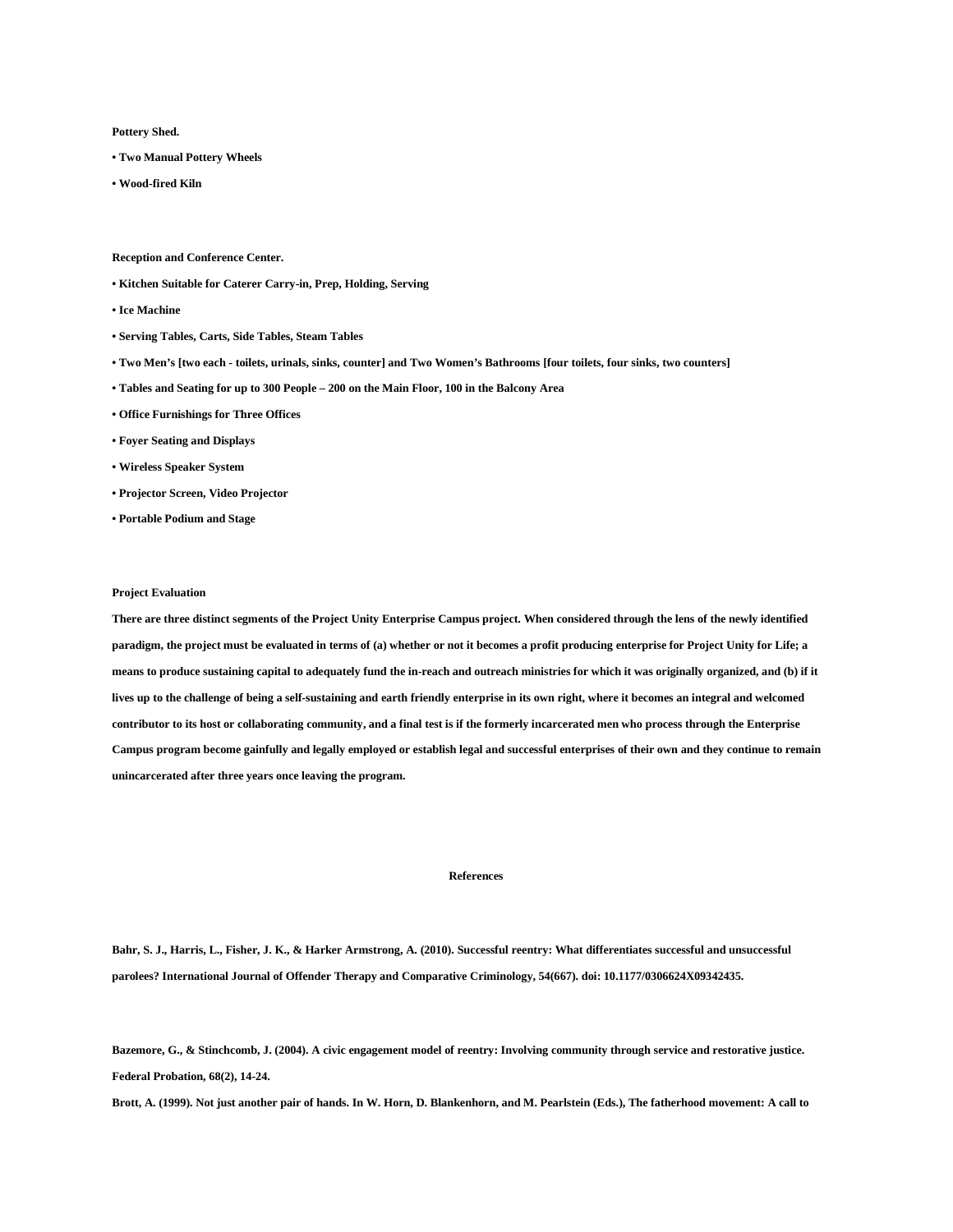**action (pp. 36-42). New York, NY: Lexington Books.**

**Cattell, R., Cattell, A., Cattell, H., Russell, M., & Karol, D. (1994). Sixteen Personality Factor Questionnaire, Fifth Edition. Reviewed by: McLellan, M. J. & Rotto, P. C. Retrieved October 27, 2010 from Mental Measurements Yearbook, 12.**

**CI (2013). City of Billings, MT.: Document center – Cost per sq. ft. calculator. Retrieved February 9, 2013 from: http://ci.billings.mt.us/DocumentCenter/Home/View/8147.**

**CROWDS UNITE (2013).Crowds Unite: Listing of crowd-funding organizations. Retrieved February 7, 2013 from: http://crowdsunite.com/category/platforms/?sort\_type=top-price&filter=12%2C13%2C2%2C3%2C18%2C9%2C10.**

**Dunn, L. & Dunn, D. (2007). Peabody Picture Vocabulary Test, Fourth Edition. Reviewed by Kush, J. C. (2007). Mental Measures Yearbook, 18. Retrieved October 31, 2010 from Mental Measurements Yearbook database, 12.**

**Eldredge, J (2001). Wild at heart: Discovering the secret of a man' soul. Nashville, TN: Thomas Nelson, Inc.**

**Ferguson, E. (2010). Adler's innovative contributions regarding the need to belong. Journal Of Individual Psychology, 66(1), 1-7.**

**Fukuoka, M. (1978). The One-Straw Revolution. New York, NY: New York Review of Books. Retrieved February 20, 2013 from: http://www.onestrawrevolution.net/One\_Straw\_Revolution/One-Straw\_Revolution.html.**

**Grandel, S. (2011, July). Want to make more than a banker? Become a farmer. Time Magazine. Retrieved February 20, 2013 from: http://www.time.com/time/magazine/article/0,9171,2080767,00.html.**

**GTB (2013). Grand Traverse Band of Ottawa and Chippewa Indians 2% Grant: Current award cycle - \$21,250.96 February 18, 2013.**

**Hanpeter, J. (2013). The Leadership Group, LLC. Novi, MI. Retrieved February 20, 2013 from: www.theleadershipgroup.biz.**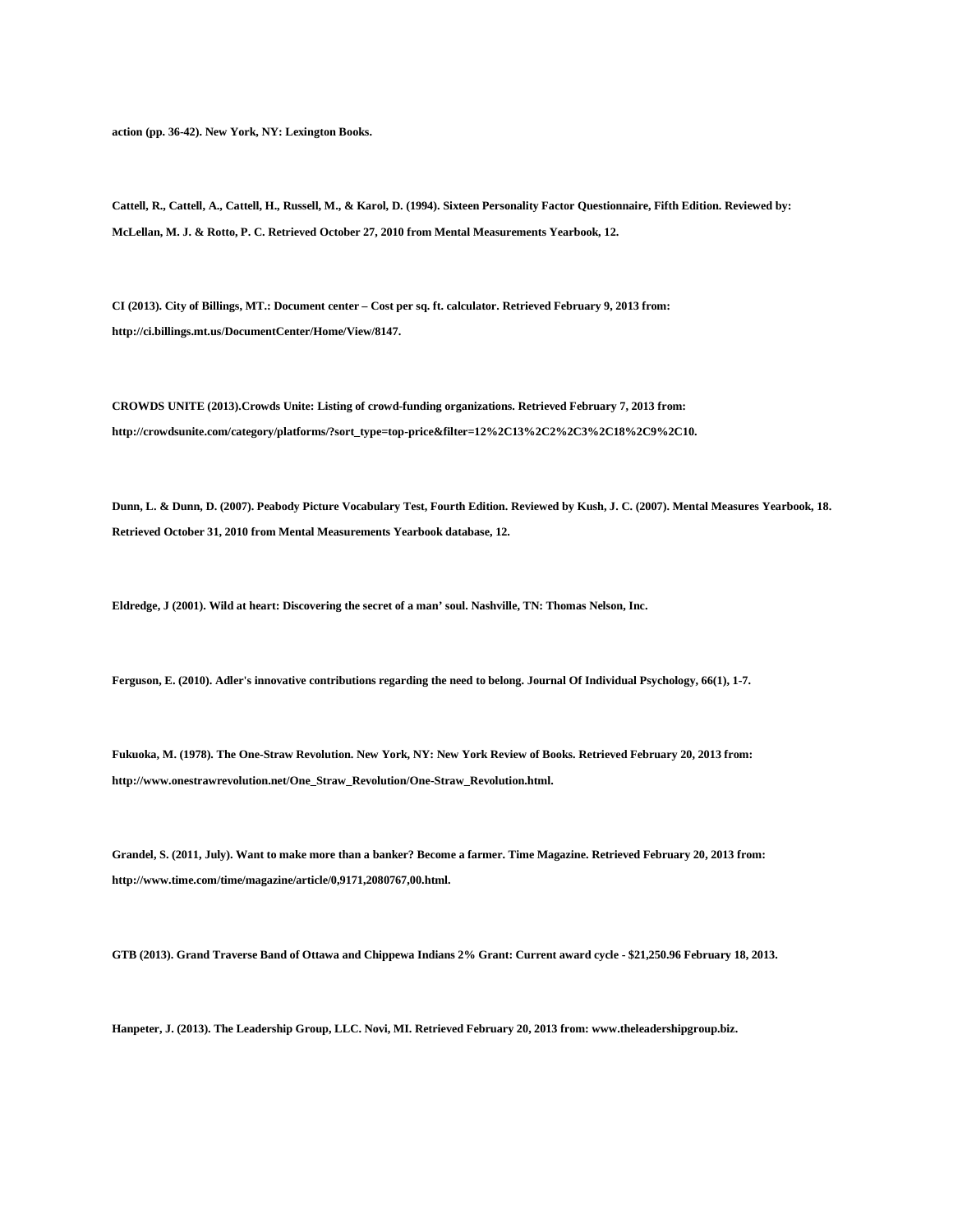**MCF (2013). Massaro Community Farm: A certified organic community supported farm in Woodbridge, CT: Keep farming – feed people – build community. Retrieved February 20, 2013 from: http://www.massarofarm.org/wp/.**

**Michigan Department of Corrections (MDOC) (2012). Statistical report. Retrieved May 1, 2011 from: http://www.michigan.gov/documents/corrections/2011-08-31\_-\_MDOC\_Annual\_Stat\_Report\_-\_Vers\_1\_0\_362197\_7.pdf.**

**MSUM (2012 ). Michigan State University Museum: Food, farming and community resources: Curriculum. Retrieved February 19, 2013 from: http://www.foodfarmingandcommunity.org/curriculum/.**

**Northsky (2013). Grant seeking session scheduled in Traverse City on February 28, 2013. Retrieved February 19, 2013 from: http://www.northskynonprofitnetwork.org/about-northsky/announcements/2013-02/08-55610.**

**NRRC (2013). National Reentry Resource Center: Reentry facts. Retrieved February 19, 2013 from: http://www.nationalreentryresourcecenter.org/.**

**NSAC (2012). National Sustainable Agriculture Coalition. Retrieved February 19, 2013 from: http://sustainableagriculture.net/about-us/.**

**Payne-Jackson, A. (2006). A model of service learning. International Journal of Learning, 12(10), 55-63.**

**Pennybacker, M. (2006, September). National Geographic: Local or organic? I'll take both. Retrieved February 19, 2013 from: http://environment.nationalgeographic.com/environment/global-warming/local-or-organic.html.**

**PF (2007). Free at Last. Ashburn, VA: Prison Fellowship.**

**SBT (2013). Small Business Trends. Retrieved February 19, 2013 from: http://smallbiztrends.com/2011/10/29-places-sell-handmadecreations.html.**

**Shivy, V. A., Wu, J., Moon, A. E., Mann, S. C., Holland, J. G., & Eacho, C. (2007). Ex-offenders reentering the workforce. Journal Of Counseling Psychology, 54(4), 466-473. doi:10.1037/0022-0167.54.4.466.**